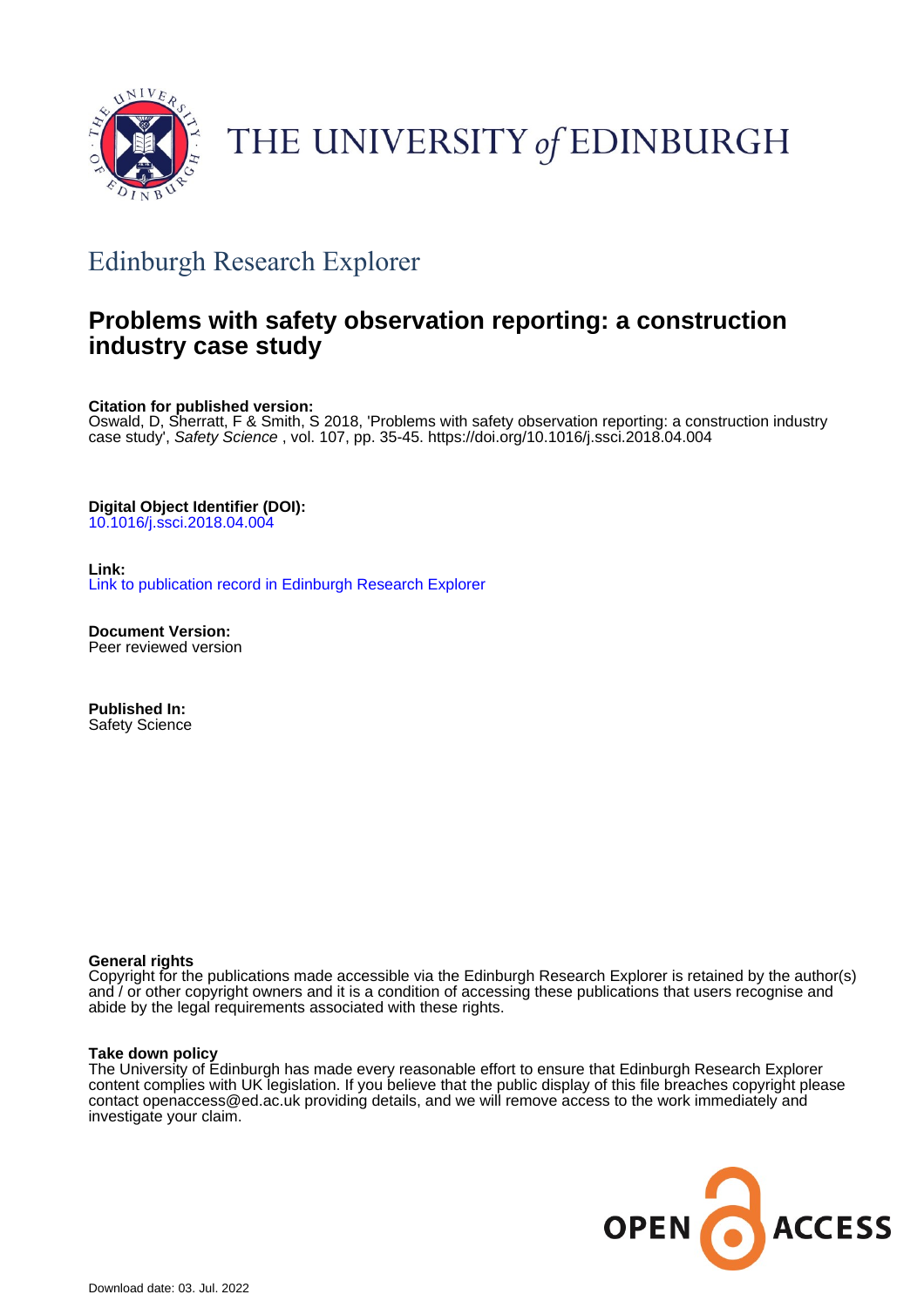## **Problems with safety observation reporting: a construction industry**

## **case study**

#### David Oswald

The Centre for Construction Work Health and Safety Research, School of Property, Construction and Project Management, RMIT University, 360 Swanston Street, Melbourne, Australia.

david.oswald@rmit.edu.au

Fred Sherratt (corresponding author)

Department of Engineering and the Built Environment, Anglia Ruskin University, Chelmsford

Campus, Bishop Hall Lane, Chelmsford, CM1 1SQ, UK.

Fred.sherratt@anglia.ac.uk

#### Simon Smith

School of Engineering, University of Edinburgh, William Rankine Building, Edinburgh, EH9 3JL, UK.

Simon.Smith@ed.ac.uk

### **Abstract**

Many large construction organisations use safety observation reporting (SOR) as part of their safety management system on sites, although research around their effectiveness in practice is limited. During an ethnographically-informed research project, the lead author spent three years working with the health and safety team on a large (+£500m) construction project in the United Kingdom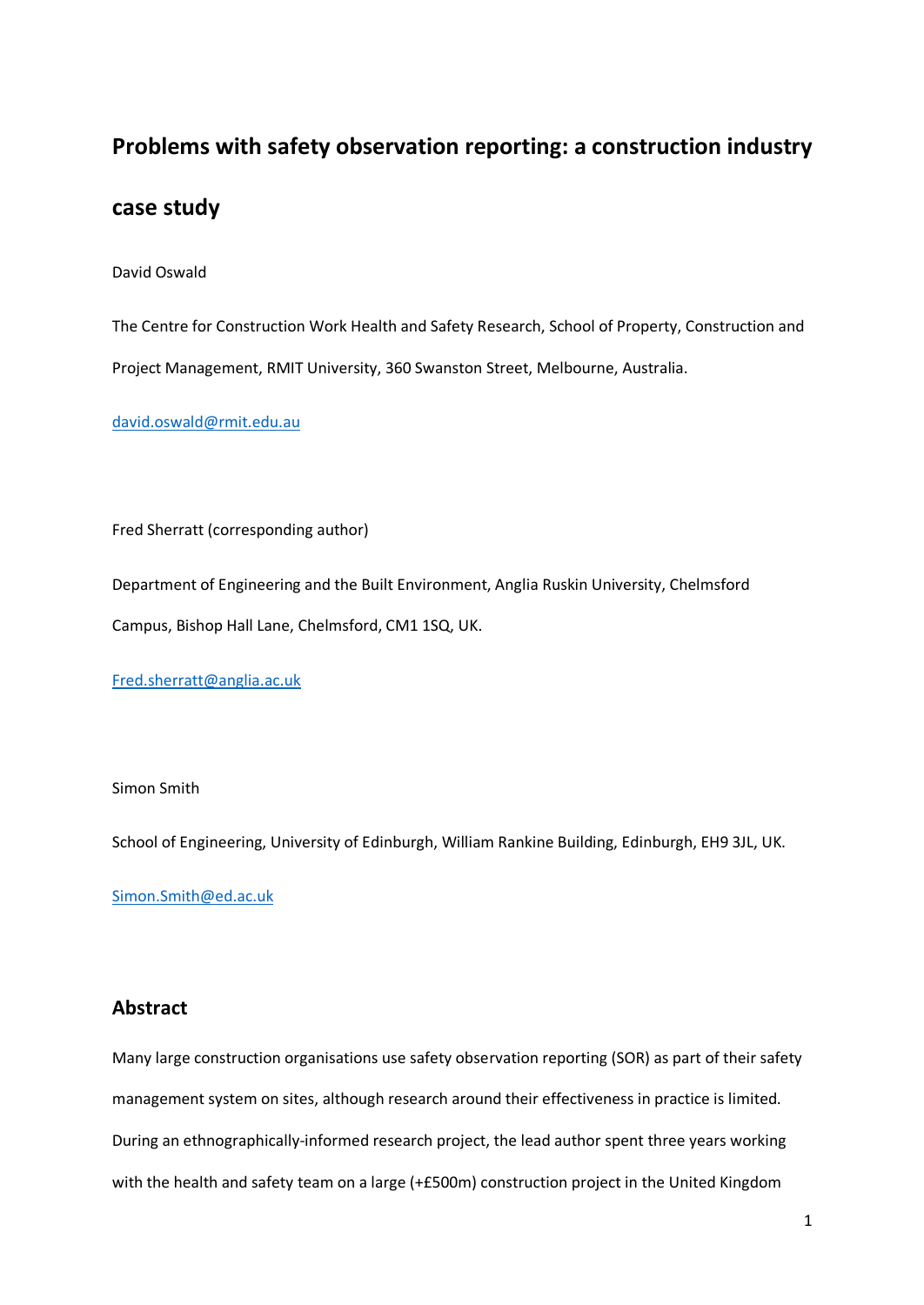with such a system in place. The SOR system encouraged everyone on site to report unsafe acts or conditions, either via computer or handwritten cards, for subsequent action by the health and safety team. Despite good intentions, problems with the SOR system emerged. These included: significantly increased administration to deliver predictable data; poor data quality; an unwelcome focus on the number rather than content of the reports; their use as a tool to ascribe individual or organisational blame; and the perception that the SOR forms were being censored before they reached the health and safety team, which ultimately eroded trust between the workforce and management. Overall, the system as implemented on this site had the potential to cause more harm than good, and both disengage the workforce and frustrate the health and safety team. Although presented as a case study, it is suggested that the research methods used here have been able to expose and illuminate issues that would otherwise go unreported. It is recommended that these issues be considered within the design and implementation of such SOR systems in the future.

## **Keywords**

Safety observation reporting, near misses, safety management, ethnography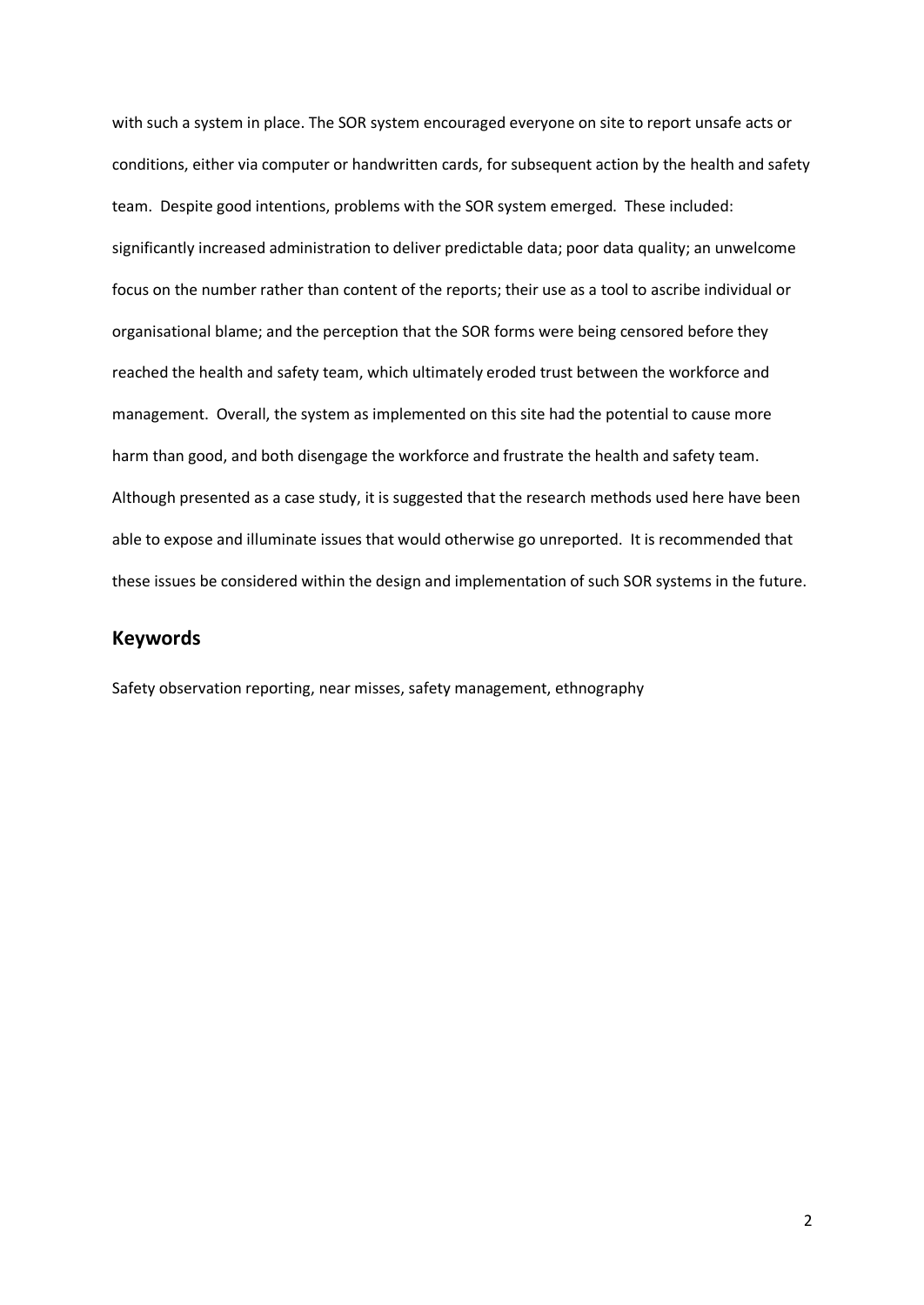## **1. Introduction**

This paper presents findings relevant to Safety Observation Reporting (SOR) from a longitudinal study that placed the lead researcher on a large construction site in the UK for three years. They became a member of the site health and safety (H&S) management team, employing ethnographically-informed research methods (Oswald et al 2017) for data collection and analysis. During the fieldwork, findings emerged that revealed significant problems with what is termed here as SOR. This involved the collection of observational data relating to safety from the workforce, similar to that which occurs as part of near-miss management systems (NMS), or other feedback reports that frequently form part of safety programmes with elements of worker engagement, such as Behaviour-Based Safety (BBS).

It is arguable that such findings could not have been so well illuminated, explored or even perhaps revealed through more 'traditional' research approaches; simply 'being there' revealing issues and problems that could remain hidden to more structured methods of enquiry. Consequentially, this paper does not present an empirical evaluation of the effectiveness of the SOR system as operated on this site by seeking correlations with accident statistics or other quantitative data, and indeed such work with regards to SOR as an integral part of behavioural safety has been carried out much more comprehensively elsewhere (see for example Mullan et al 2015). Instead, this paper retains focus on the *consequences* of the SOR system, as designed, implemented and operated on *this* site, for wider H&S management on the project. In doing so it is able to expose and explore the problems and unintended consequences faced by the H&S management team that, in part, resulted from the adoption of an SOR system without due care and consideration.

These findings are therefore presented as a case study, however it is suggested that the relevance of this empirical work is readily able to extend well beyond such limited boundaries, and can make a valid contribution to both the theoretical foundations that underpin many safety management systems, as well as the designs of worker safety engagement and feedback systems in practice.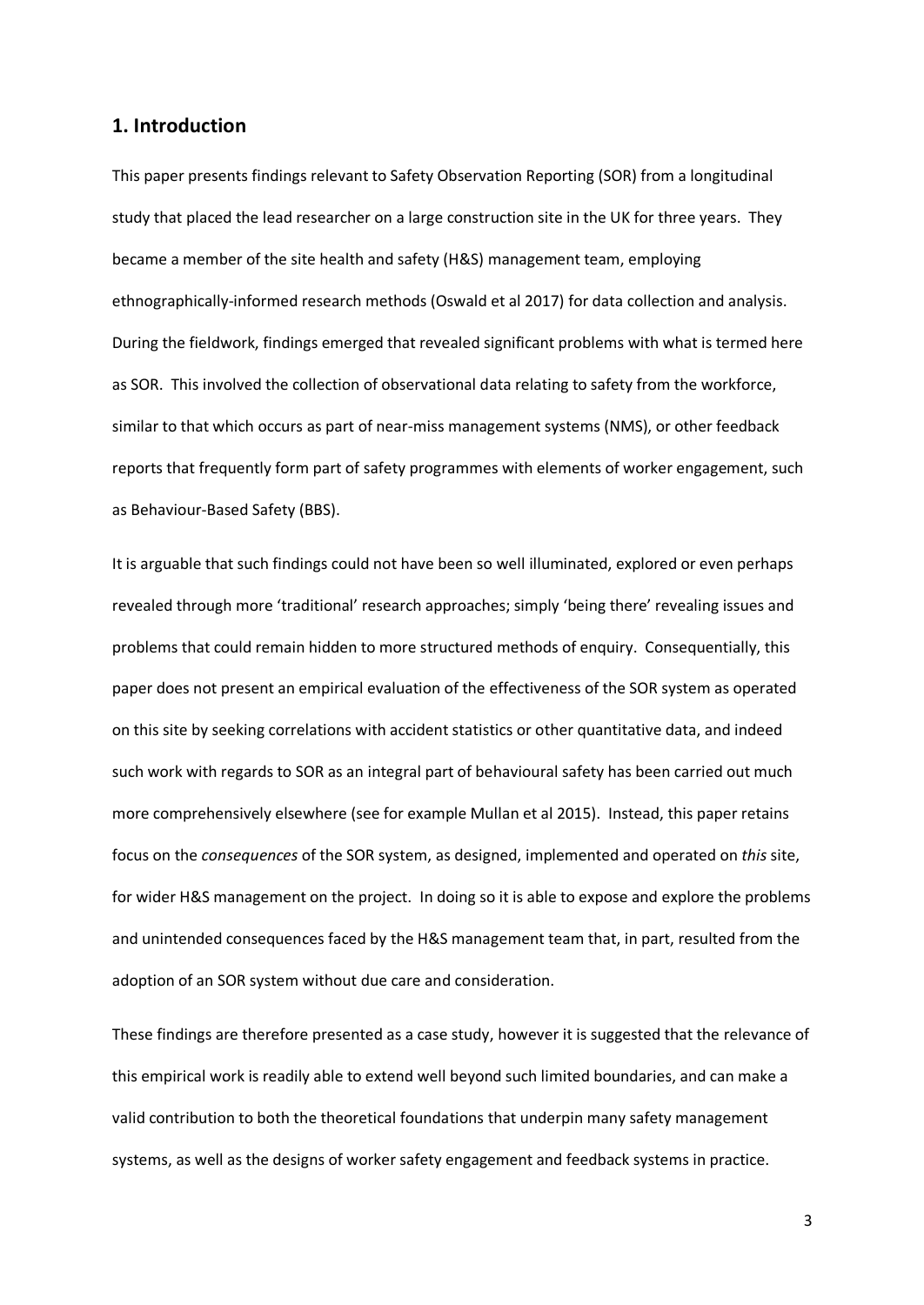## **2. Context**

#### **2.1 Safety in Construction**

The construction industry is dangerous. It is considered by some to be a unique working environment; the competitive processes in work-winning, the use of subcontractors and long supply chains, the ever-changing work environment built in-situ, and harsh working conditions can all pose challenges to managing safety (Sherratt 2016). Precise statistics are hard to obtain as underreporting is common, however it has been estimated that around 60,000 people die on construction sites worldwide each year (Smallwood and Lingard 2009) and levels of injury are equally high. Within the United Kingdom (UK), often considered advanced in terms of its occupational H&S management, rates of construction worker accidents and ill health are still significantly higher than those for other industries. For example, the worker fatal injury rate in the Construction Sector is over three times the average rate across all other UK industries (Health and Safety Executive 2017). Consequentially many different approaches and initiatives for construction safety management have emerged, either adopted and adapted from other industries or created specifically to fit the complex and dynamic construction site environment, with varying levels of success (Alarcón et al. 2016).

#### **2.2 Safety Observation Reporting**

As with many industries, people are critical to safe construction work. Unsafe behaviours by workers have long been seen as a key safety management 'problem', a notion grounded in the work of Heinrich (1931) and his claim that '88 percent of all industrial accidents were primarily caused by unsafe acts of persons' (Seo 2005: 188). This statistic has frequently been used as the basis for various interventions, although it must be acknowledged that many other percentages have been put to this claim since (Choudhry 2014) and there have also been strong calls to refute it entirely, not least because it places focus on the control of frontline workers and their unsafe acts (Manuele 2011) rather than any latent, systemic problems within the system (Reason 1997; Whittingam 2004).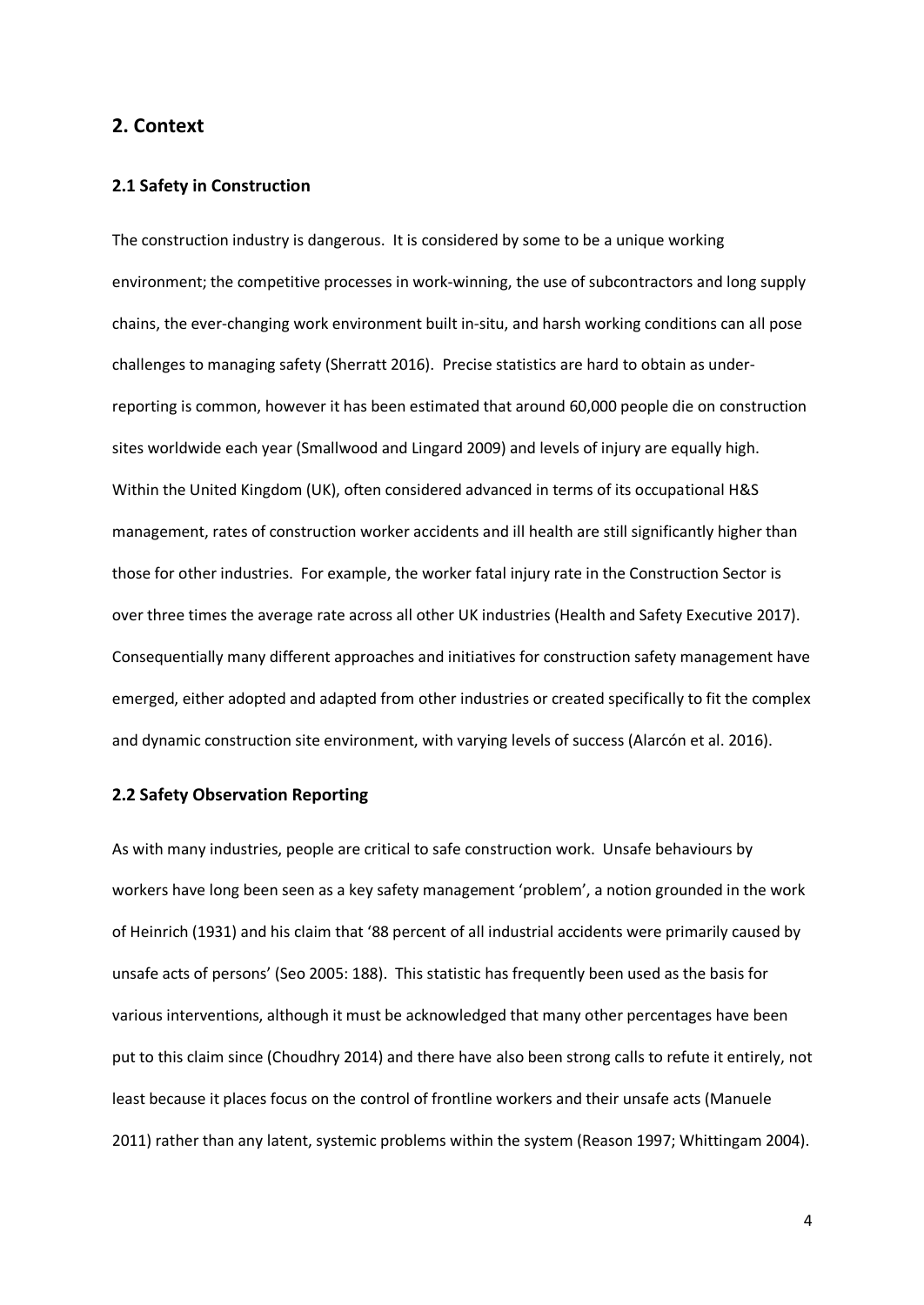Yet as Hollnagel (2014:30) states, 'the idea that human error could be used to explain the occurrence of adverse events was eagerly adopted', and so it is perhaps unsurprising that despite such debates, unsafe acts and behaviours remain a core consideration for safety management professionals. Consequently, SOR by some means – the way in which such acts and behaviours can be determined, reported and monitored – also has a long history as part of organisational safety management practice (van der Schaaf and Kanse 2004). It is certainly found in some form on most large construction sites in the UK. However, SOR is a process that has developed over time and from a number of different foundations, which in turn has at times led to misunderstandings of SOR within wider safety management systems (SMS), and even resulted in misapplication in practice. One fundamental consideration of SOR is the acknowledgement that it is not a standalone method of safety management in and of itself, and should be integrated into a wider process (Cambraia et al 2010) such as BBS, NMR or SMS.

#### **2.2.1 Behaviour Based Safety (BBS)**

SOR forms a key part of BBS, itself an approach to safety management that seeks to gather accurate and relevant data which can then be analysed and utilised to inform appropriate interventionist actions. In BBS systems, five fundamental steps are followed: (1) identification of unsafe behaviours within the workforce from accident data or near-miss records, (2) development of appropriate observation checklists, (3) educate and train all involved, (4) observe workers in the workplace, (5) provide feedback, both positive and negative, through verbal, written and graphical means (Cooper 2009). It is worthy of note that SOR itself is only one step (number 4) within this comprehensively proscribed process, and one which should be utilising a focused observation checklist (as developed in step 2) for each BBS intervention.

Results from observation reporting can be used to compute percent safe scores, which can in turn be used in a variety of ways to direct interventions, but are primarily intended to provide on-going safety feedback to the workforce (Cooper et al 1994). However, the effectiveness of this process is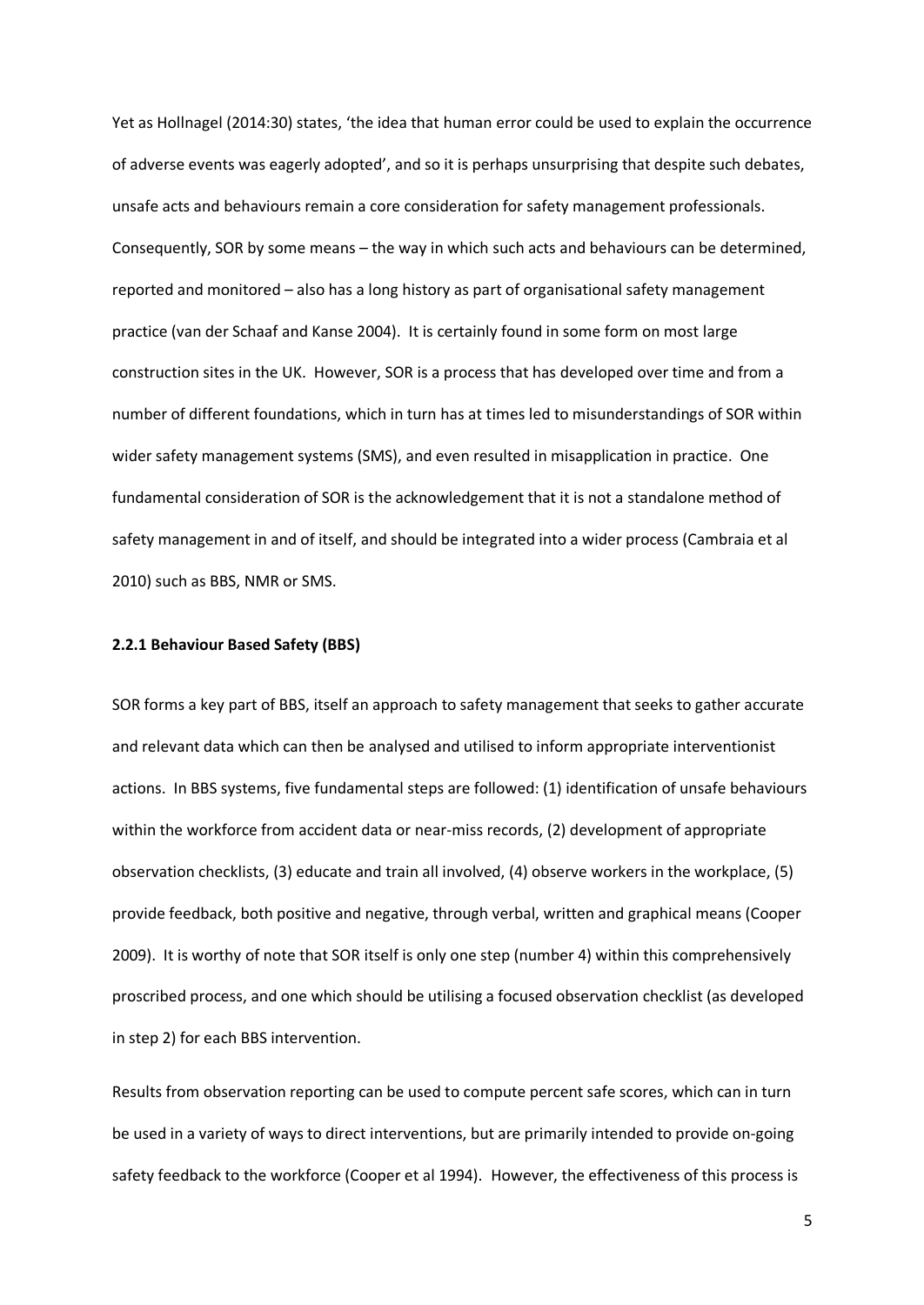reliant on a number of factors. For example, the SOR aspect of BBS should also involve the consideration of contact rate, the number of observations made over a fixed period of time, as research has shown that the more frequently managers and supervisors pro-actively undertake observations, the higher the number of workers that also voluntarily engage in the process (Cook and McSween 2000). Training of those carrying out the SOR within the BBS process is also necessary, be they observers from outside the organisation or direct-line supervisors and managers. In the latter case, management commitment to the process has been found to be essential to achieve significant improvements in safety performance (Robertson et al 1999). The way in which feedback is provided to workers and at what frequency is also influential, and the setting of targets for improvements can provide motivation for the workforce to comply with safe behaviours (Cameron and Duff 2007). If worker training and feedback are not continuously and consistently provided throughout the process, the effectiveness of BBS in instigating improvements is significantly challenged (Duff et al 1993).

Overall, the design of the BBS system as a whole is critical for its success, as Cooper (2009) notes that simply to measure behaviour, through observations, is not enough to sustain incident reduction. A structured approach in terms of regular observations, in static settings, with participative goals is most effective in practice. By adopting such a rigorous and holistic method, BBS has been both theoretically and empirically proven to achieve a reduction in accidents (Li et al 2015, and see also Krause et al. 1999 for a 5-year longitudinal study, Sulzer-Azaroff and Austin 2000 for multiple cases, and Choudhry 2014 for an international construction site case study).

Yet BBS has not been without its critics, and there has been little firm evidence of the success of these types of programmes on large UK construction sites (Health and Safety Executive 2008). BBS has been also challenged by arguments that they tend to 'blame the worker' rather than focus on potential hazards and unsafe conditions within the work environment (see Howe 2000; Frederick and Lessin 2000; Cooper 2003; Dejoy 2005) whilst more significant problems with management and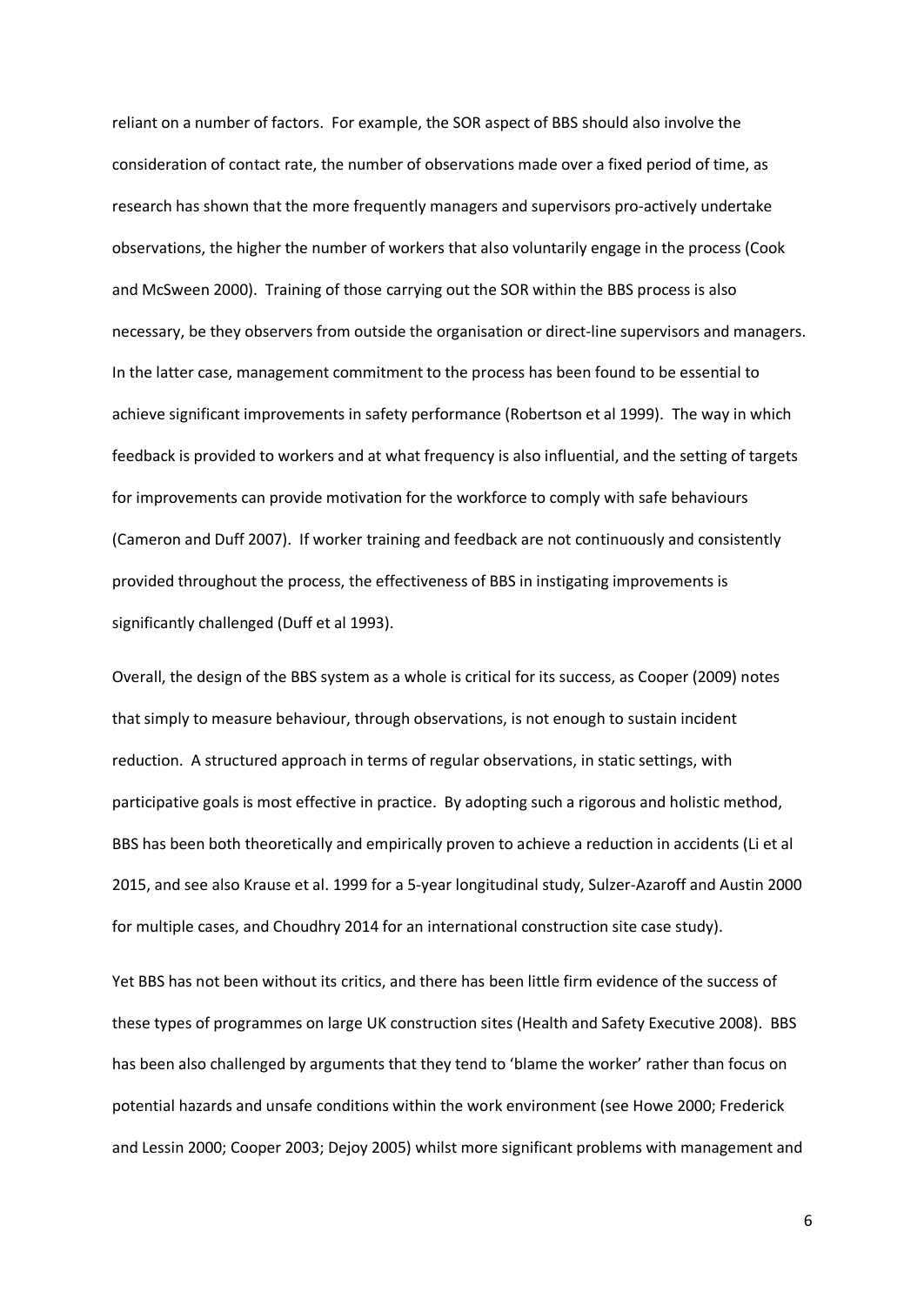leadership, as noted by Fleming and Lardner (2002), often go unexposed. Hopkins (2006) argues that BBS struggles to be effective in situations in which the workforce mistrusts the management, as they are readily seen as another way to hold workers responsible and accountable, and so can also be influenced by the safety culture of the organisation, which is explored in more detail in Section 2.2.3.

#### **2.2.2 Near Miss Reporting (NMR)**

Heinrich (1931) also had considerable influence within the processes of NMR, another safety management approach that also involves SOR and his 'Accident Pyramid' arguably made a significant contribution to safety management practices. Despite Heinrich's own caveats around using his work in this way, causality has become embedded within the pyramid, and a variety of numbers have been allocated to the quantity of near misses/unsafe acts at the base, up through minor and major accidents, that eventually 'produce' one fatality at the top. The pyramid has however been strongly critiqued, for example whilst Townsend (2013) states that 'Safety Can't be Measured' and therefore the 300-29-1 ratios are nonsensical, Manuele (2011:52) simply describes the notion that reducing accident frequency will equivalently reduce serious injuries as a 'myth'. Yet despite such debates, the use of the pyramid remains common practice in safety management, with managers actively seeking to eliminate near misses at the pyramid base to 'prevent' incidents occurring at the higher levels (Choudhry 2014).

There is also an alternative perspective for NMR that does not rely so heavily on the 'causality' within Heinrich's Pyramid, but instead sees near misses as accident precursors in their own right (Wu et al 2010), and the aim of NMR therefore becomes to collect and prioritise these precursor data to develop '… risk-informed interventions and safety improvements and awareness' (Gnoni et al 2017:167). Whichever philosophy underlies the approach, as a consequence of their prominence in safety management thinking, various NMR systems have been developed to provide a mechanism by which near misses can be observed (the SOR aspect of NMR), reported and acted upon in practice.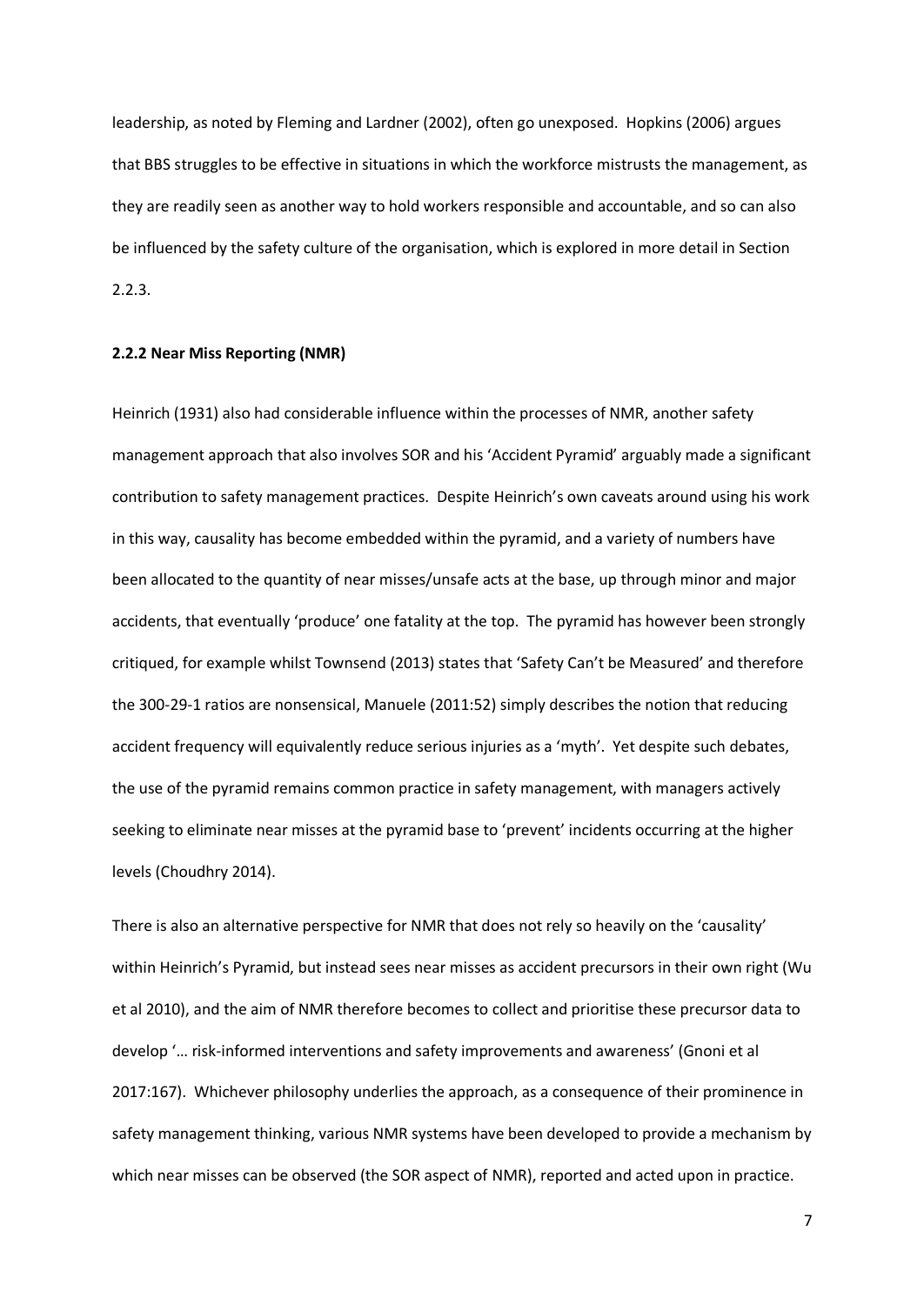However, there is no established standard or system for NMR, and so different systems often have different designs and areas of focus (Gnoni 2017). The main objectives for an NMR system have been set out by van der Schaaf et al (1991) as (1) to gain qualitative insight to accident precursors, (2) to gather reliable quantitative data, and (3) to sustain safety vigilance. Within this approach, SOR forms the data collection method, with NMR either carried out by the workforce during their day-today activities or by formal observational methods, and as a result appropriate and effective safety interventions can then be instigated (Gnoni et al 2017). As with BBS there are several agreed aspects necessary to establish an effective NMR system. For example, the workforce should be trained in their understanding of near misses including how and what to report and how to differentiate them from unsafe acts or conditions, although in practice they are often combined together (Cambraia et al 2010). The data, once collected, should be interpreted and analysed in both quantitative and qualitative ways, and draw on sophisticated techniques such as Fault Tree Analysis (Gnoni et al 2017). Constant feedback to the workforce is necessary, as with BBS, through daily and monthly formal meetings as well as other dissemination of the information collected. Worker engagement with NMR is considered essential, and research has shown that their consistent and formal involvement in the process also increases the number of reports (Cambraia et al 2010). Indeed, Gnoni et al (2017) argue that NMR cannot be just the SOR, it is the analysis, action and intervention, disseminating and monitoring of the situation that creates an effective NMR system in practice. NMR has been demonstrated to reduce accident rates in line with an increase in NM identification (Cambraia et al 2010); however the potential for over-reporting of near-miss incidents in order to 'appease' the Accident Pyramid is not uncommon. Within the construction industry, quotas are often set for NMR and the quantity of reports can be included as a Key Performance Indicator (KPI) of demonstrable safety management in practice, '…despite the obvious temptation for those responsible for delivery of these quotas to actively seek out (and even produce) any shortfall' (Sherratt 2016:53) and the ongoing debate as to whether the aim should be more or fewer NMS reports moving forward (Gnoni et al 2017).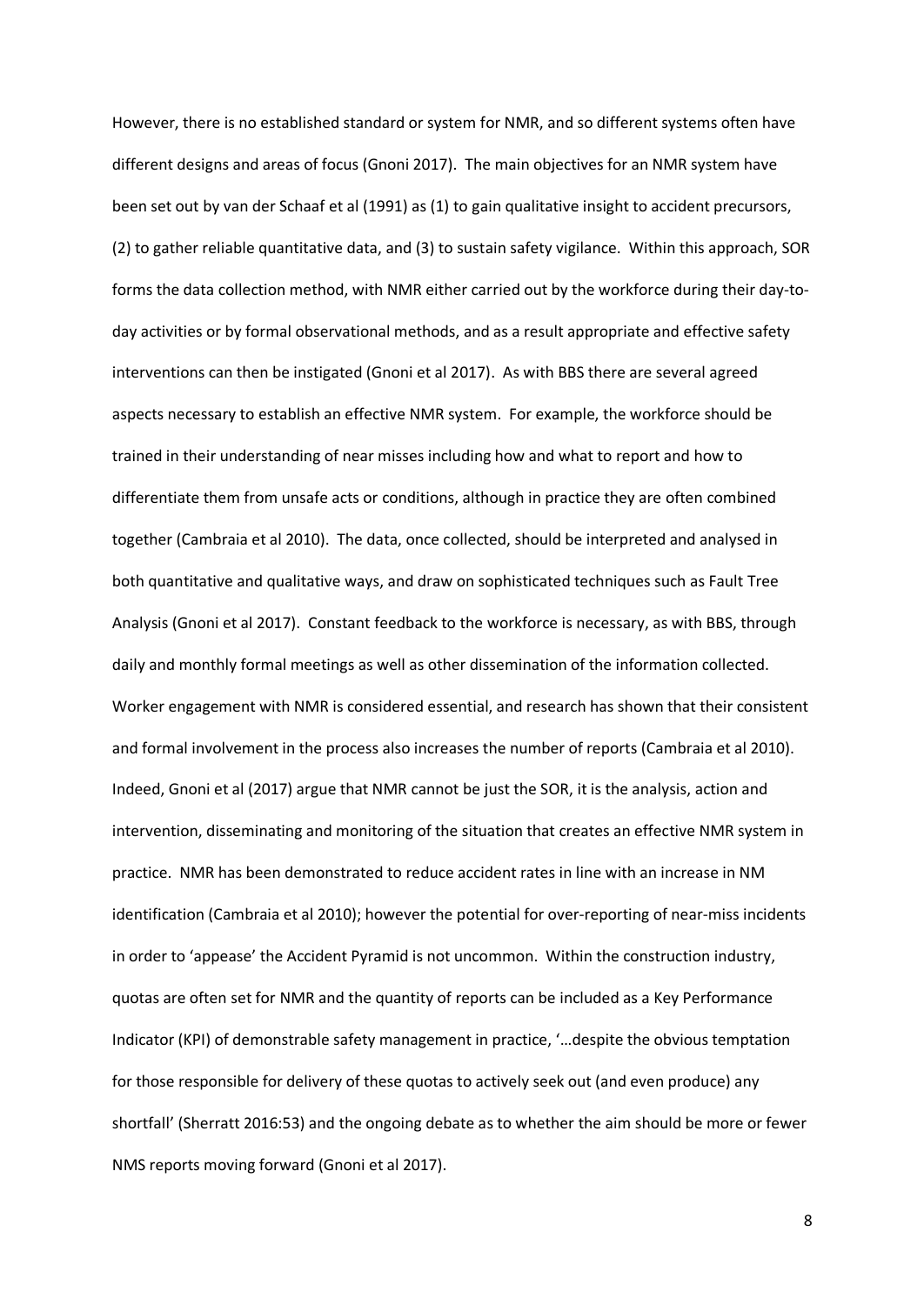#### **2.2.3 Safety Culture and Leading Indicators**

SOR is also able to contribute to more pro-active safety management approaches and what have been termed the 'leading indicators' of safety (Lingard et al 2017). Leading indicators have been defined by Harms-Ringdal (2009:482) as 'observable measures that provide insights into a concept – safety – that is difficult to measure directly', and have readily gained in prominence (Hinze et al. 2013). However the benefits SOR as a leading indicator can bring to safety management in practice has been debated. For example the lack of standardisation and rigor in the SOR process has itself been noted as cause for concern (Wirth and Sigurdsson 2008), whilst Gnoni et al (2017:158) debate whether the number of near misses reported under a NMS can be '… credibly used as a positive or negative indication of safety'.

Leading indicators are themselves closely associated with the notion of a 'safety culture'; yet safety culture is of course much more than this, and there are some broader theoretical considerations worthy of note here. Reason (1998) suggested that positive safety cultures are typically: *Informed*, where people understand the hazards and risks within their area of operation; *Learning*, where learning is valued as a lifetime process, rather than a requirement for initial skills training; *Reporting*, where employees can share safety information without threat of punitive action; and *Just,* which develops the reporting culture to one with an environment where the workforce know and agree what is acceptable and unacceptable behaviour. A just culture recognises that in some situations there may be a need for punitive action, as negligence and violations are not tolerated by management. In contrast to this, a culture where workers cannot freely share information and are instead blamed and immediately threatened with disciplinary action, can be referred to as a *Blame* culture – a consequence of Reason's (2008) *Person* approach to unsafe acts. A *Person* approach concentrates on individual errors and blames workers for forgetfulness, inattention or moral weakness (Reason 2000), essentially absolving the organisation from responsibility. Such an approach is of course attractive for management (Reason 2008) and as Kletz (2006) notes, accident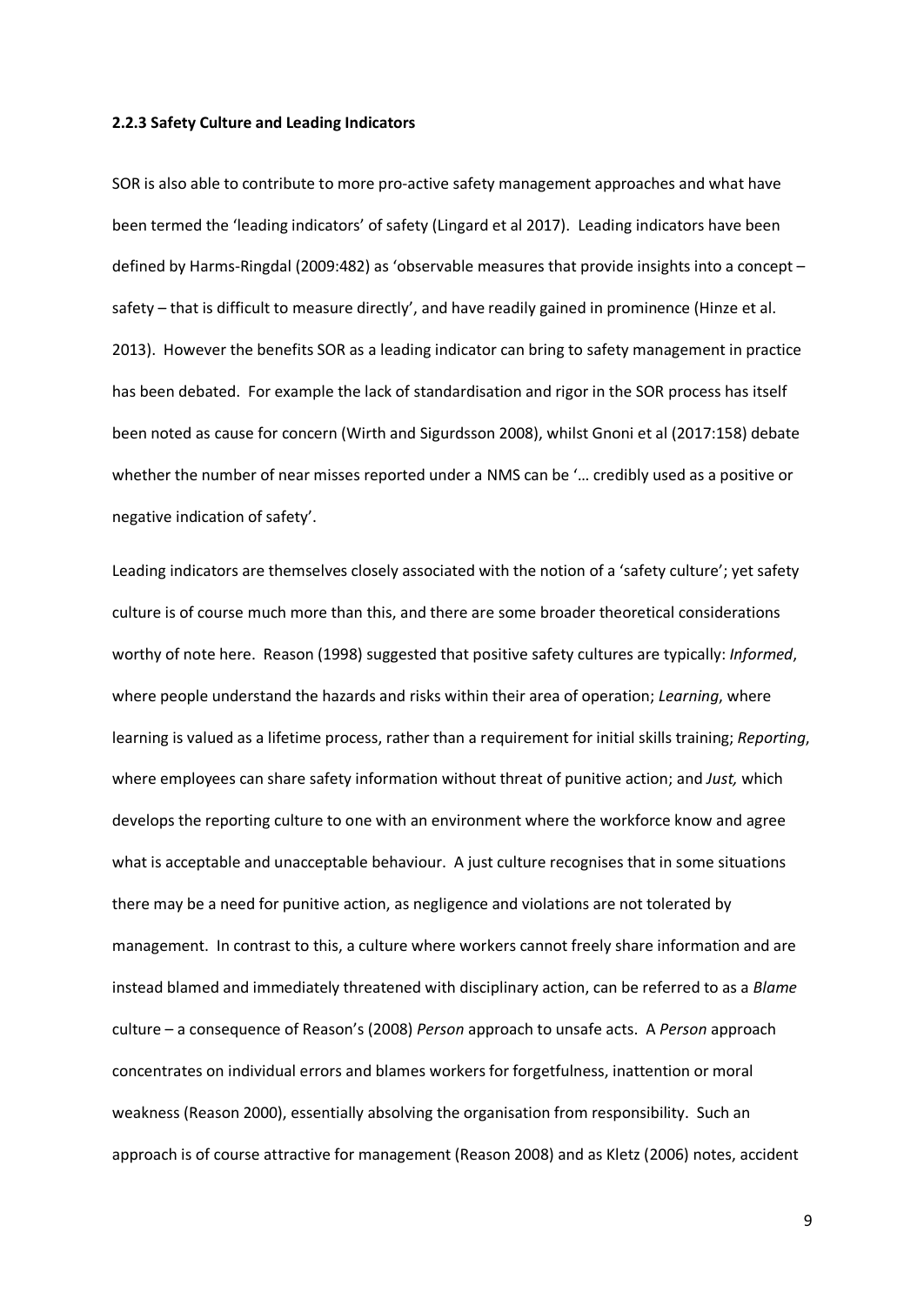investigators can be put in a difficult position if an underlying cause of an accident is actually organisational policy or procedure. Despite the emergence of systemic thinking around safety management and accident causality (Dekker 2011), *Person* approaches and thinking remain prominent, perhaps as a direct consequence of the complexities and indeed unpalatability of more nuanced analytical processes.

Perhaps somewhat paradoxically, designers of both BBS and NMR systems are aware of the potential repercussions that such approaches can have on the safety culture of an organisation or site. Both actively promote the development of a no-blame culture, and a direct avoidance of a punitive mind-set when designing a NMR system (Gnoni et al 2017). This goes some way to counter the *Person* approach necessitated by the systems themselves, however it also raises some logistical issues as anonymous reporting would also support a no-blame culture, but should that information be provided then more effective follow up and intervention can be made (Gnoni et al 2017).

#### **2.2.4 Problems with Safety Observation Reporting**

Although SOR should form only part of a BBS, NMR or safety culture management system, it is a vital one, and at times the mechanisms and logistics of SOR within such approaches is often taken for granted. For example, in their paper Wu et al (2010) avoid detailing the SOR method used, noting that 'how to obtain near miss and mitigating measures belongs to the sub-system of near-miss reporting', and thereby avoid consideration of SOR in their presented work carried out on construction site near misses. The mechanisms for data collection and therefore SOR are also lacking in Cambraia et al (2010), other than the need for training and engagement of those participating in the process. Yet the SOR aspect of such systems is arguably critical to their overall success, and is itself vulnerable to certain problems.

For example, the sheer volume of SOR data can prove problematic if the organisation and safety management team do not have the right processes in place to manage it (Gnoni et al 2017), as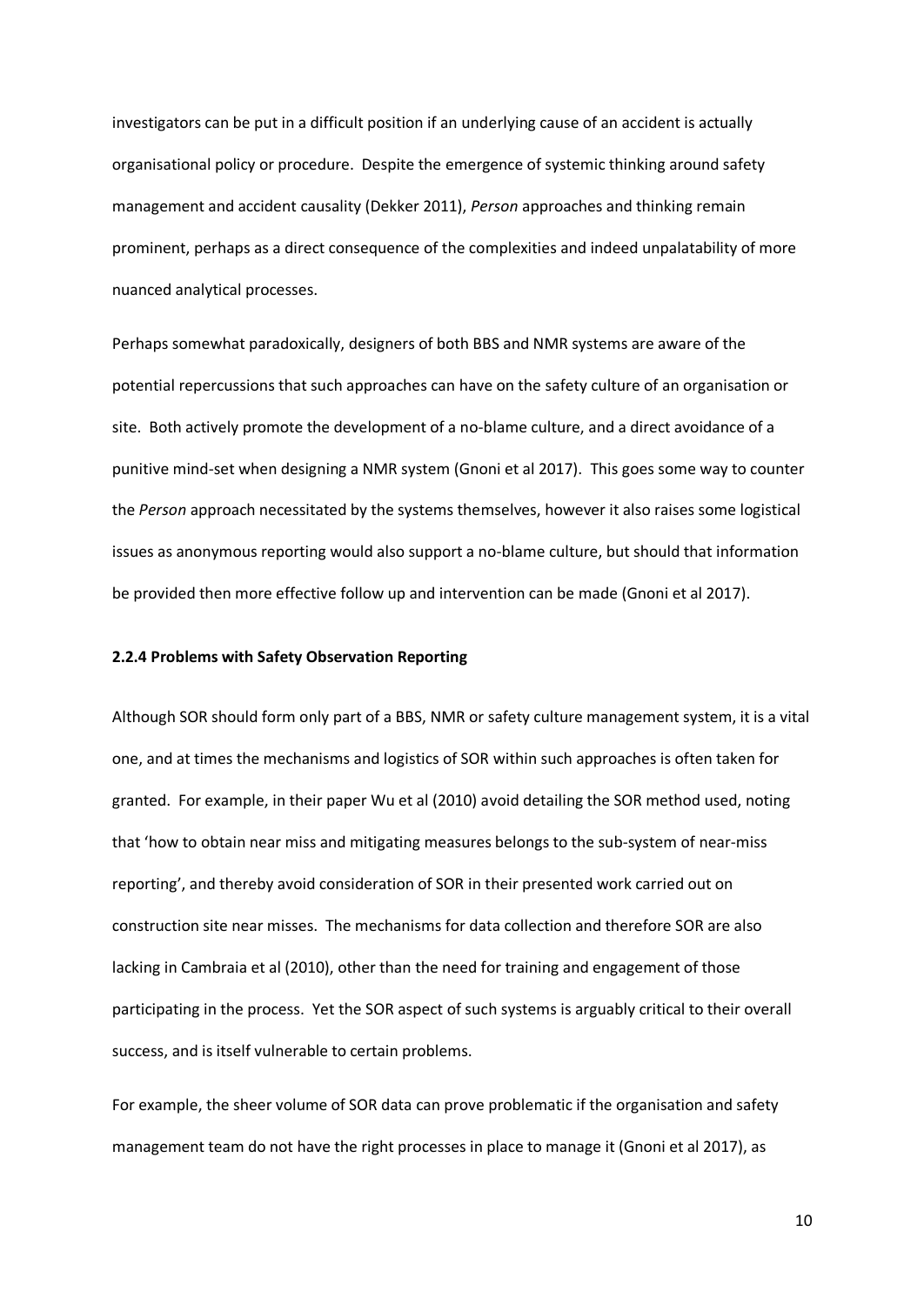workers are often encouraged to over-report rather than under to ensure everything potentially relevant is captured by the system (Cambraia et al 2010). Furthermore, the reporting of safetyrelated problems can also raise problems. Van der Schaaf and Kanse (2004) noted that SOR data may be selectively filtered before it is submitted by the observers to avoid the allocation of blame or liability, and fear of discipline can also be a factor of influence on what is reported, including that of legal liability when reporting systems are misused by others. These are factors that can limit engagement with any SOR system, and skew the SOR data received.

Another criticism often levelled at SOR is its true representativeness of actual events (van der Schaaf and Kanse 2004). For example, research has found there can be confusion in what could and should be reported, and so some relevant safety concerns have been found to be frequently underreported such as unsafe conditions (Gnoni et al 2017), creating unconscious bias within the reporting system. This is also due in part to the 'visibility' of what is being reported, with the 'easy-to-see' forming most SOR data. Fleming and Lardner (2002) summarise this concept in Figure 1 through their spectrum of 'observability'. For example, within the construction industry, observing behaviours related to Personal Protective Equipment (PPE) and site rules are much easier than observing behaviours that demonstrate leadership commitment or management decisions regarding training or equipment. This limits the SOR data to the lower end of the hierarchy of controls, which includes PPE, and in turn focuses management attention on the least effective accident prevention strategies (Hopkins 2006).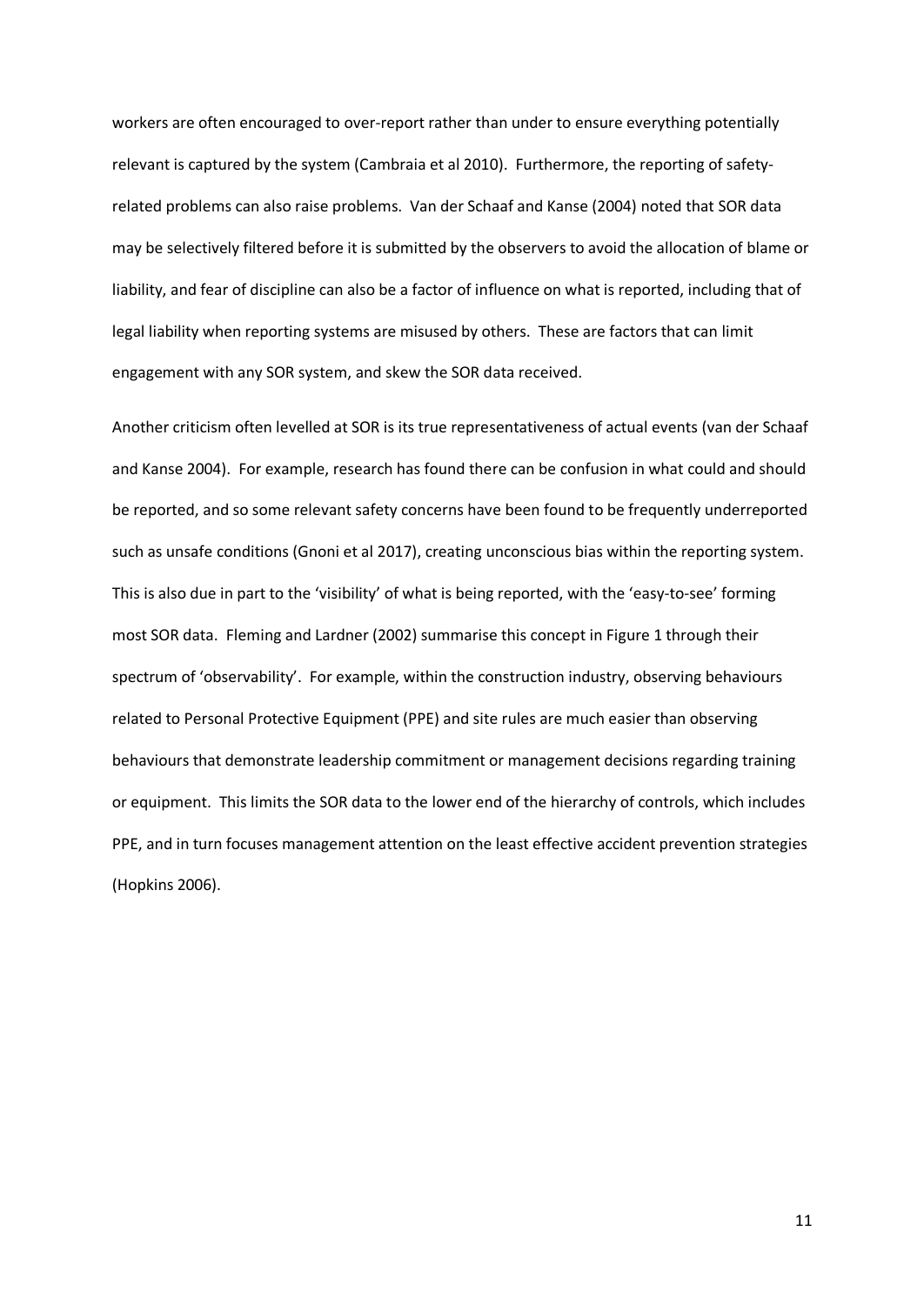

*Figure 1: Many H&S behaviours are difficult to see from just simply observing. Source: Fleming & Lardner, 2002*

#### **2.3 Summary: Safety Observation Reporting in the UK Construction Industry**

SOR is a prominent part of safety management in the UK construction industry, often found as a key component of any site SMS, although reasons for this can be diverse. For example, the analysis of near-misses is deemed to have the potential to be a great addition to precursor data within the construction industry (Wu et al 2010) and therefore SOR under this guise has become standard procedure in the industry. In addition, the increased emphasis on worker engagement, as a contributor to a positive safety culture (Wamuziri 2011) also supports the use of worker-driven SOR as a means of establishing this engagement in a tangible and demonstrable way, providing safety data for shared briefings, discussions and safety committees, through the use of anonymous suggestion boxes for safety improvements and near-miss reporting (Sherratt 2016). SORs can also be used as a readily measurable leading indicator of safety, and so can input easily into safety KPI reporting. The collection of any information about safety is naturally seen as desirable, and SOR can provide reports of unsafe acts and behaviours from all members of the site team, capture good practice, and enable the collation of hundreds of near misses, which are often still considered to contribute to the accident pyramid's promise to prevent the one fatality at the top. It is therefore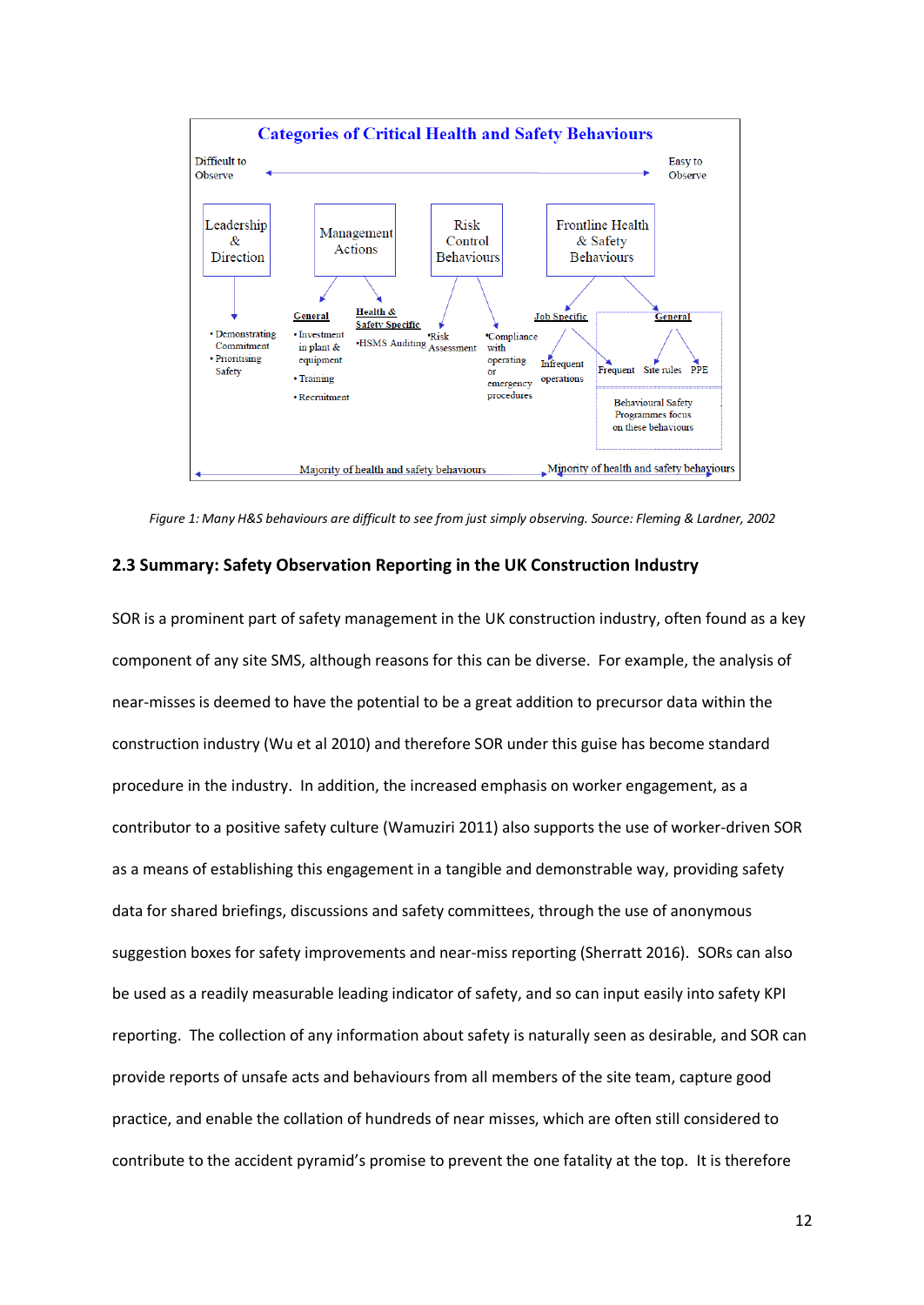perhaps unsurprising that SOR systems are now a default inclusion within any large construction site management safety programme, and have become common, if not inevitable, 'best' practice.

Yet this should not go unchallenged. In many cases, SOR has not been adopted as part of a formal BBS system, indeed such focused approaches to safety are relatively rare on UK construction sites as management has shifted towards a safety culture driven agenda. Nor are they always embedded within a formal NMR system, despite the fact that without such a wider context SOR could become ineffective. In addition, the theoretical issues raised around the SOR process at various stages of its development should be examined, and its position as a core proactive safety management tool should be empirically explored (Hallowell et al. 2013).

However, how SORs *can* be explored within the complexities of construction site practice poses an interesting research question; how to empirically examine their actual value in practice to construction site teams (both safety managers and workers) beyond simple metrics, and how to simply reveal how and whether they actually 'work' on sites? This paper presents an offering in answer to this question which emerged organically during the course of a wider study exploring safety culture on a large UK construction site.

## **3. Methodology**

#### **3.1 Research approach**

As stated in the introduction, this paper presents only a small yet highly relevant aspect of the findings of a much larger three-year research project, in which the lead researcher joined the case study site H&S management team in the role of a moderate participant-observer (DeWalt and DeWalt 1998) with the overall aim of exploring unsafe acts on a large, multi-national construction project. The role was not one of pro-active intervention: the researcher did not attempt to influence the H&S management processes and practices as they were carried out on the site, and instead simply sought to observe and experience the H&S management of the project as it progressed. In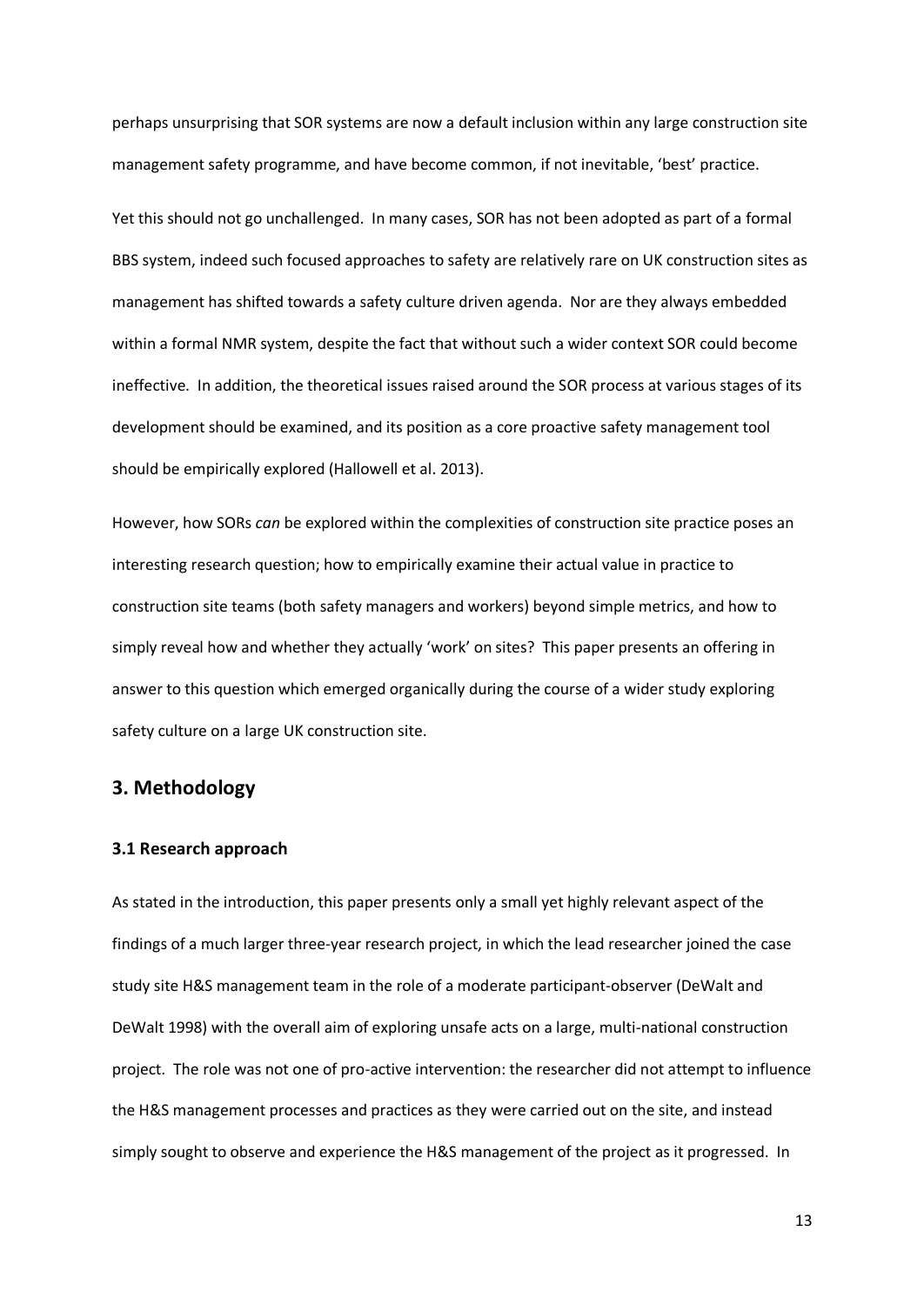practice this ethnographically-informed approach saw him participate in the daily lives of this team for an extended period of time, allowing him to watch what happened, listen to what was said, to ask questions, and collect any relevant information with the potential to throw light on issues of interest (Hammersley and Atkinson 1995). Such ethnographically-informed approaches, as utilised by Borys (2012), have been found to be highly suited to exploring and representing the everyday practices of people on construction projects, and are indeed becoming a more prominent in the research toolkit of those seeking to better understand the construction industry as a whole (Pink et al. 2013).

While ethnographic inquiry can vary greatly, an important feature is a concern with action, with what people do and why (Hammersley and Atkinson 2007:168), and most behaviours and actions can be fully understood by either engaging in conversation surrounding the behaviour or experiencing the behaviour in action (Murchison 2010: 28). Such engagements allow the researcher to start to understand sentiments and motivations that underlie behaviour (ibid). This work therefore theoretically grounds itself in an interpretivist epistemology, requiring the researcher to explore and depict the subjective meanings of social action (Bryman 2008), as experienced during the research process. Within this theoretical framework, reason is the primary source of knowledge (Schuh and Barab 2007) and there is a necessary belief in the ability of human beings to explain and understand their social world (Uddin and Hamiduzzaman 2009).

#### **3.2 Data collection**

An overt research approach was undertaken; the lead researcher did not hide the fact that he was an academic researcher, and was specifically researching safety. Each member of the site H&S team was in charge of a different physical part of the project as a whole, and therefore acted as gatekeepers, easing the passage of the researcher's entry to the field by introducing a range of possible informants and making the surroundings and contexts more visible and understandable.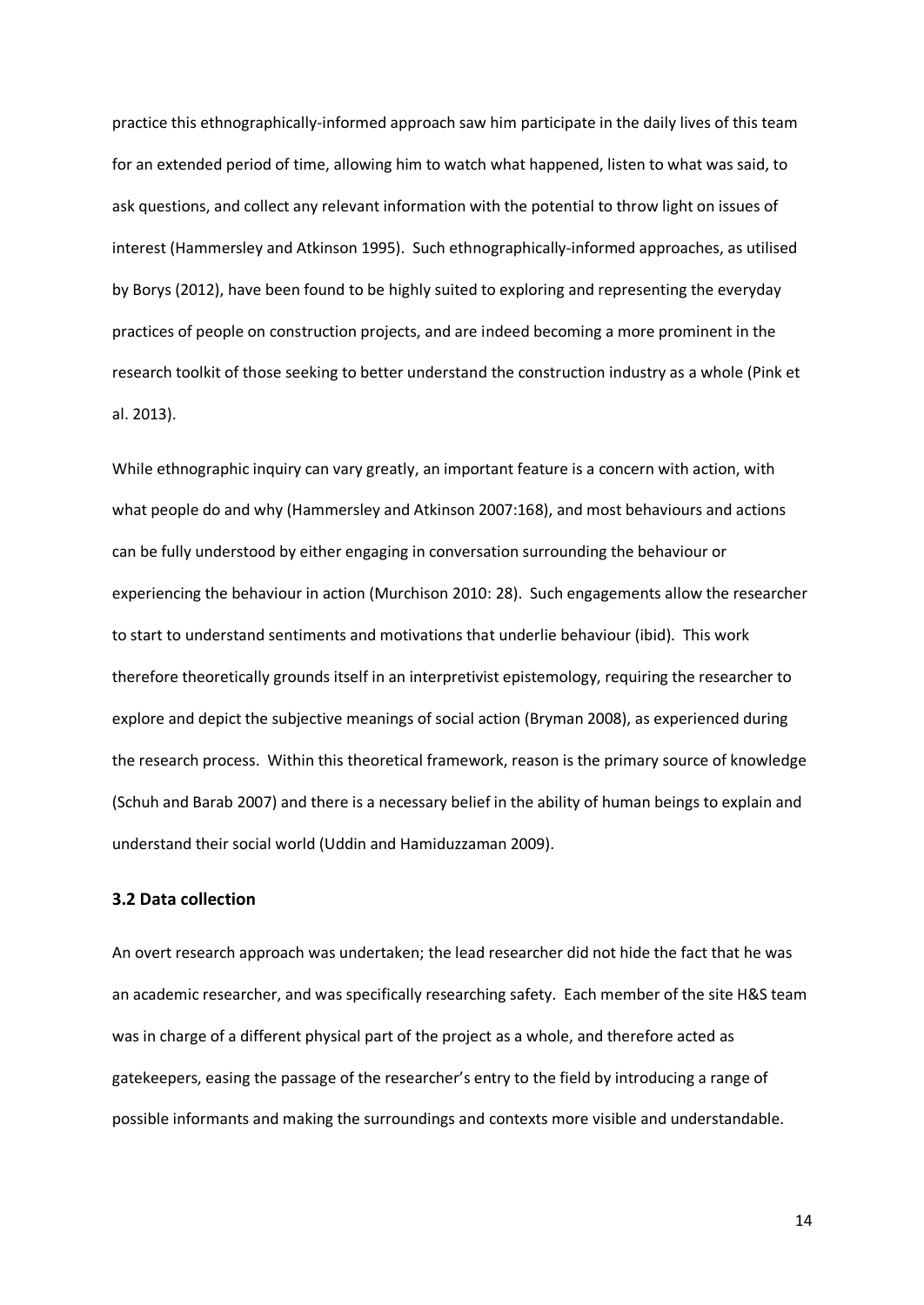Data were collected in a number of different ways: through observations and interactions with the site workforce, by participating in site safety walk-arounds, having informal discussions and conversations on-site with operatives, and with the site H&S team both on site and in their own designated office space. The researcher was also involved in formal site H&S meetings and training sessions, and was able to review and analyse the SOR database and fortnightly SOR reports produced from it. Ethnographic research is a reflexive and subjective practice within which the researcher is expected to contribute or participate (Pink et al. 2013), and by becoming part of the site H&S team, seeing what they saw, reading what they read, and being where they were, the researcher was able to immerse himself in the project, the people and the processes that provided the context for the study. The process of data collection involved the use of note-taking both in the field where practical, or as soon as possible after the observation or interaction (Pole and Morrison 2003:26). Low-inference descriptors were used to initially collect the basic observational data, with interpretive comments added, deleted or modified later (LeCompte & Goetz 1982). For example, this involved the use of the 'notes' section of a mobile phone when on-site, typed directly into a computer where one was available in the site offices, or hand-written on minutes when attending safety meetings.

When viewed through traditional research parameters, such an approach can lead to challenges of validity and reliability around the data collected; the researcher can only physically ever be in one place at a time, how do they know that is where the action is, or indeed if this action is typical or not? Whilst it is duly acknowledged that ethnographically informed research is 'inherently partial – committed and incomplete' (Clifford 1986:7), this acknowledgement does not discount its ability to provide relevant insights and illuminations of real-life phenomena in-situ. This can also to some extent be tempered by the extensive time spent in the field, and the growing experience and understanding of the researcher which enabled him to make relevant judgements to 'follow the action' (Goffman 2005) and thereby helped to reinforce and develop his insights as they emerged during his time in the field, rather than compromising them (Shipton et al. 2014).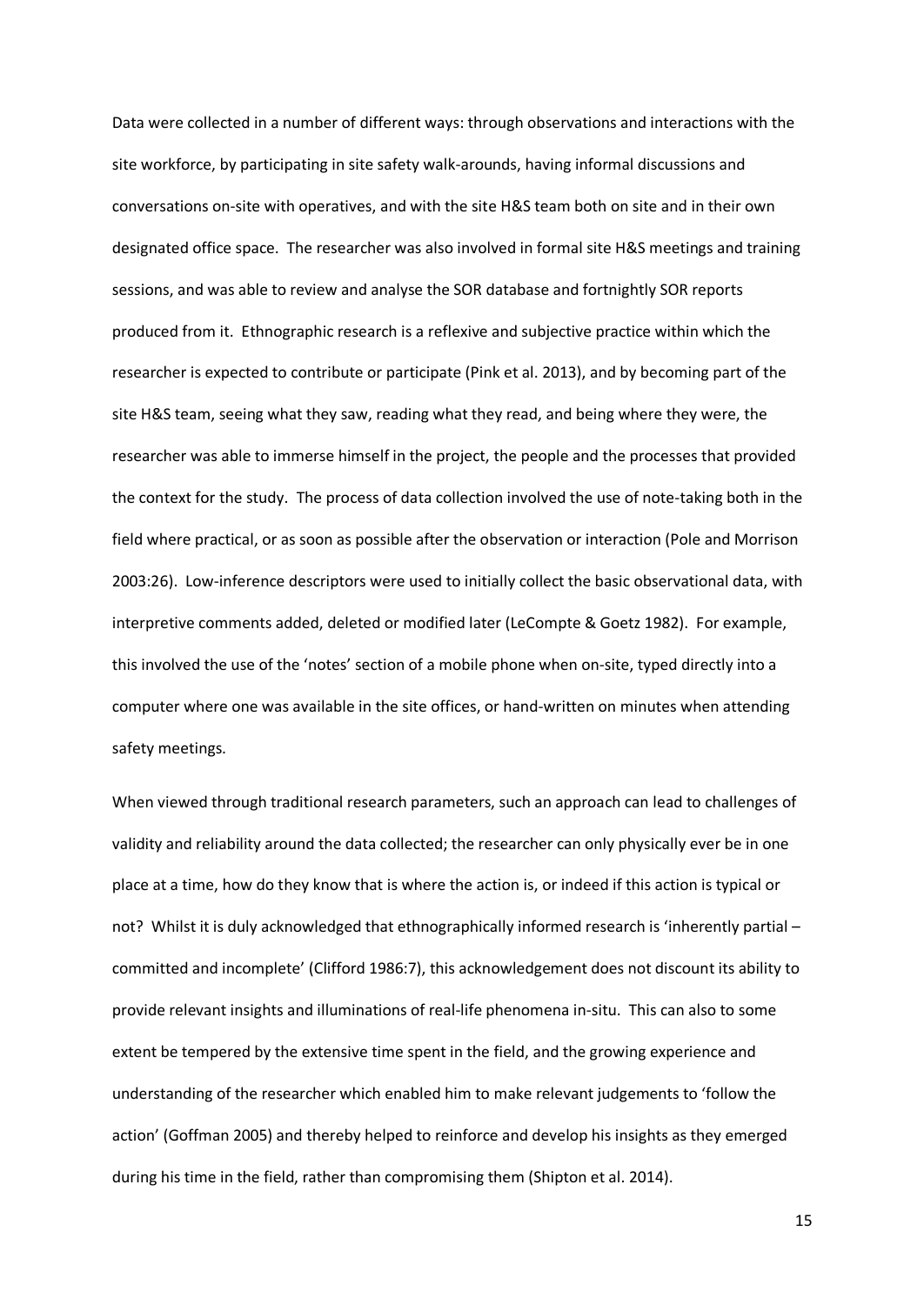#### **3.3 Data analysis**

The vast amount of data generated by the wider research project necessitated the use of computer software to store, organise and analyse the data collected (Lewins and Silver 2007). Whilst the case study site SOR database was itself available to the researcher, and readily able to provide data which could be examined statistically and thematically, the ethnographic data collected were much more variable and nuanced. These data required careful consideration, and their analysis was initially managed through a coding process. The codes were deliberately kept simple to avoid confusion, and all data collected that related to the SOR system were clearly coded as such: it is the ultimate analytical outcome of the data that has been presented here. It should also be noted that data collection and analysis were a concurrent process (Silverman 2009), with multiple passes of the data supporting the development of the coding framework, as more data were collected and analysed until a point of saturation was reached (Kumar 2005). The process was also informed by the researcher's own experiences of 'being there', and this reflexivity was also able to contribute to the development of a picture of how SORs worked on this site in practice.

#### **3.4 The Case Study and SOR Process**

The case study project was a large (+£500m) civil engineering project in the UK. The site averaged around 700 workers, although at peak production this reached approximately 1200. On the project SOR formed an integral part of the safety management system. A bespoke SOR system had been designed and developed by the H&S management team themselves, in an attempt to support a proactive approach to the management of safety on the site. Although the H&S team included many safety professionals with a considerable number of years of construction safety management experience between them, they had not all worked on a project of this size and scale before. An SOR input could be completed by anyone working on the project in one of two ways. For those without computer access, a pre-printed hard-copy A5-sized card could be manually completed. Early in the SOR process, these cards were initially passed on to their supervisors who in turn passed them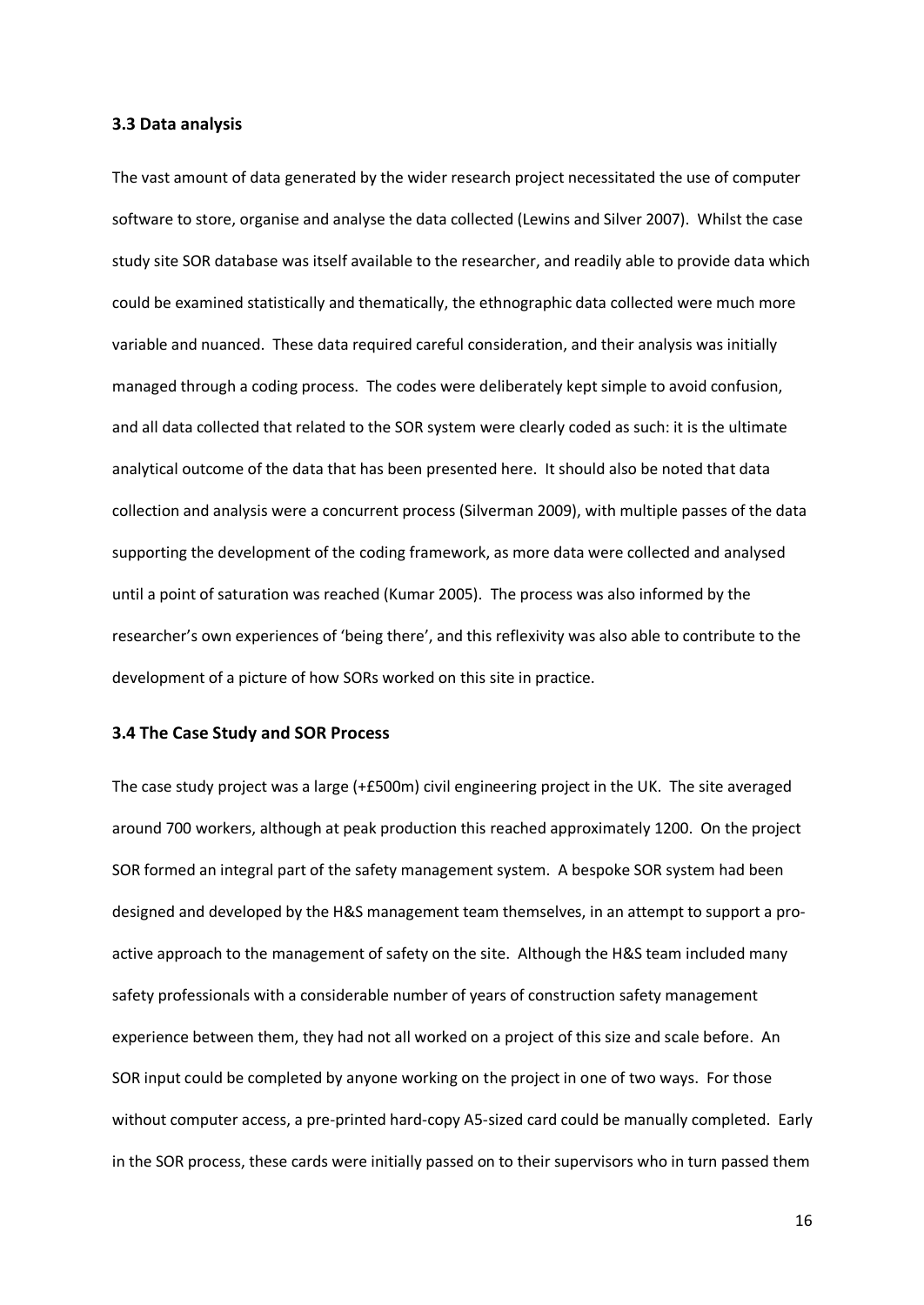to the H&S team, but later in the project the H&S department created an SOR 'box' to which only they had the key and into which SOR cards could be posted anonymously. For those with easy access to computers, the same form could be completed online and submitted electronically through the employee portal which also managed annual leave, training and payroll. Although training was provided for use of the employee portal, no training was provided specifically for the use of the SOR system, and there were no specifically trained 'safety observers' on the site. Anyone from the security guard, to the operatives, to the supervisors, to senior management, to the client themselves could complete and submit a SOR.

The SOR card/online form contained the following boxes for completion:

- Date
- Nature of Observation (tick box):
	- o Unsafe Act
	- o Unsafe Condition
	- o Good Practice
- Category (tick box):
	- o Housekeeping
	- o Access/Egress
	- o Work at Height
	- o Behaviour
	- o Excavations
	- o Traffic management
	- o Tools and Equipment
	- o Trapping/Crushing
	- o Lifting Mechanical
	- o Lifting Manual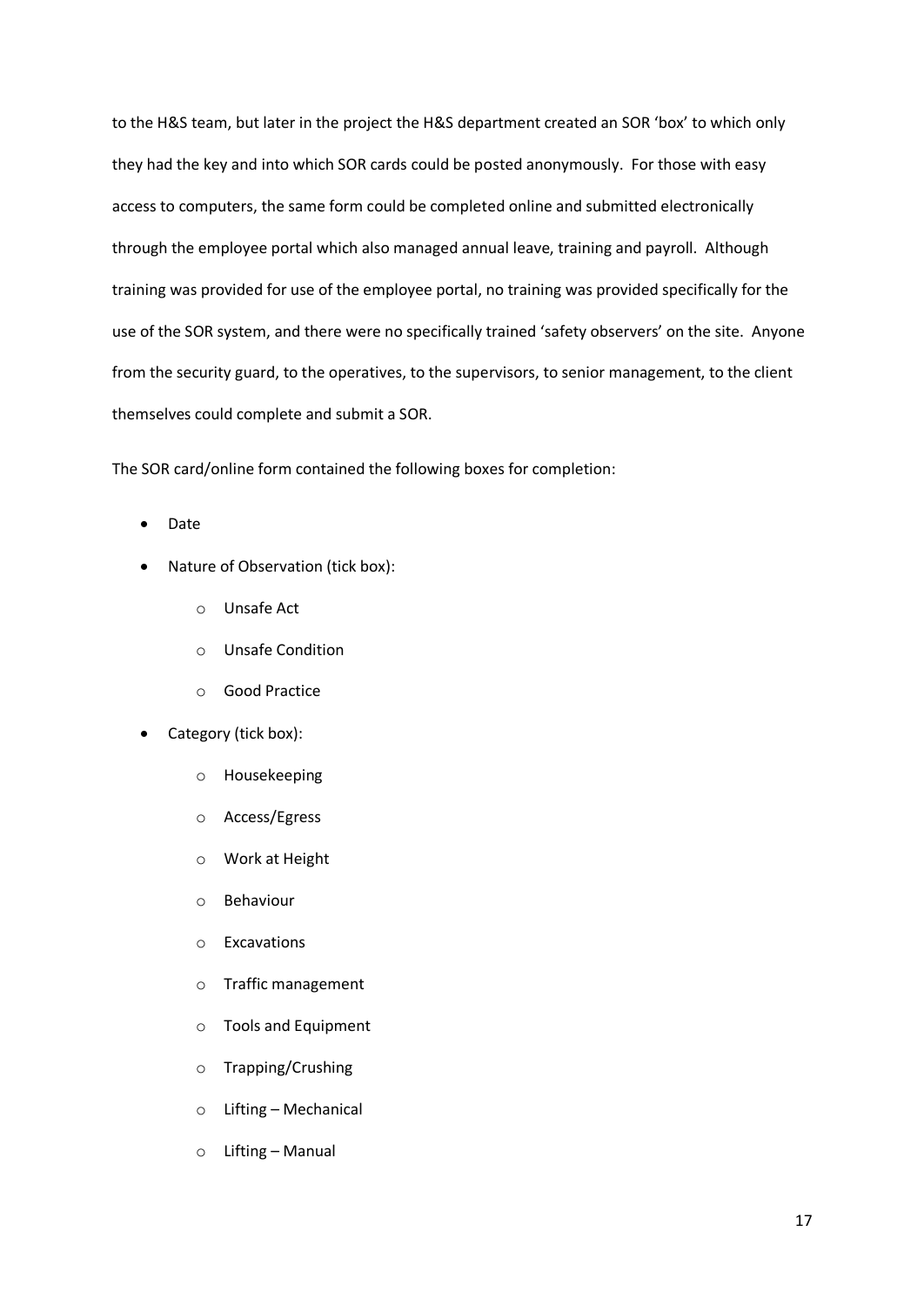- o Underground Services
- o Overhead Services
- o Lighting
- o Electricity
- o Noise
- o Vibration
- o PPE/RPE
- o Hazardous Substances
- o Permit(s)
- o Signage
- o Welfare
- o Work over Water
- o Diving
- o Hot Works
- o Emergencies
- o Fire
- o Other
- o
- Department (free text)
- Points Noted (free text)
- Action Taken (free text)
- Raised Date (free text)
- Raised By (company name)
- Response (free text)
- Close Date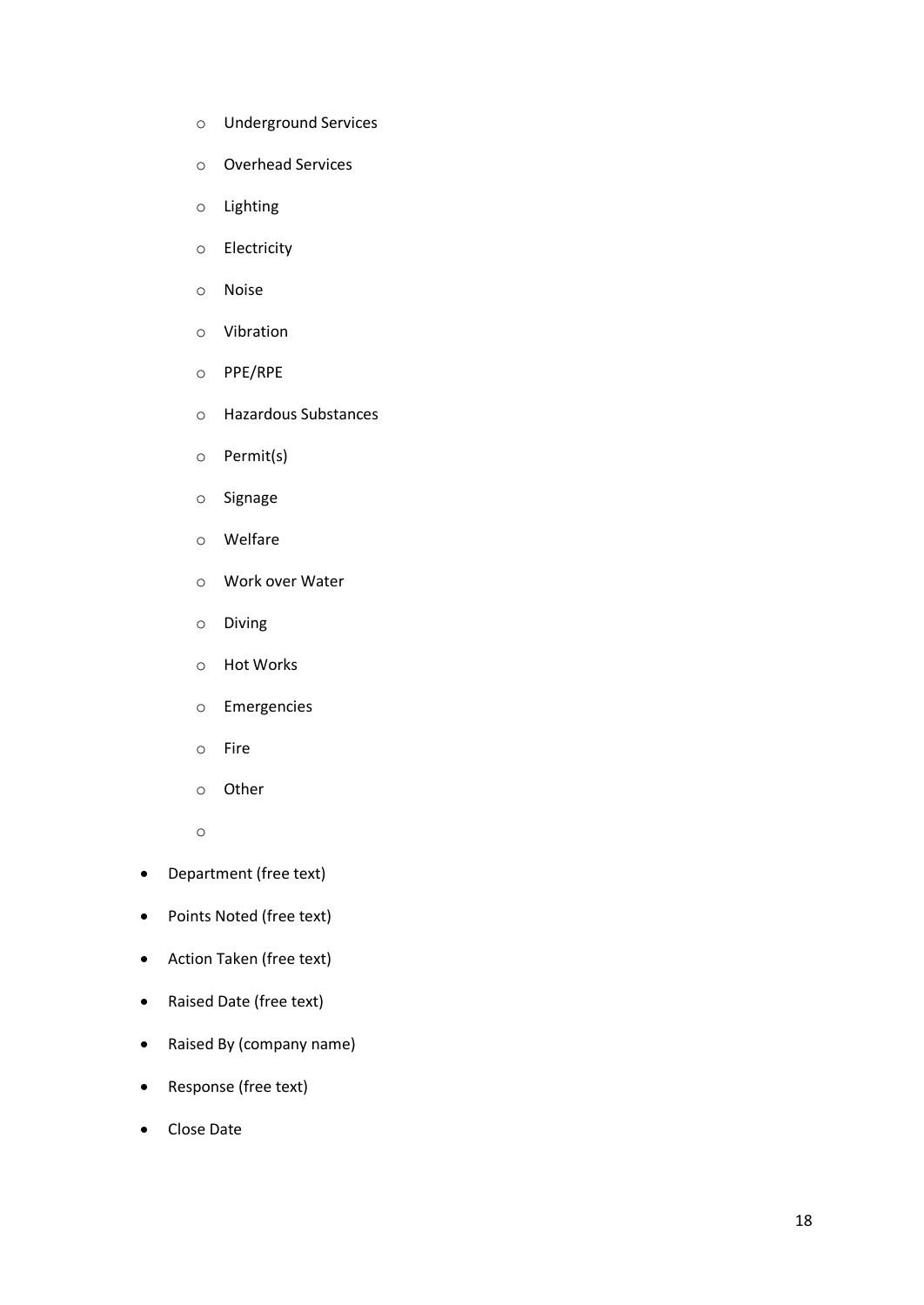Following submission, one of the site H&S team 'checked' the cards before they were entered onto the SOR database that was managed within the H&S department. They were, for example, able to check the 'Category' as allocated by the person who submitted the SOR, and could amend it if necessary to a different category, or dismiss the SOR entirely as a non-safety issue. This potential for intervention from the site H&S team must be acknowledged within the process.

The SOR database was deliberately designed to be accessible by everyone on the project, to embed transparency in the process. However, as the database was only available through a computer, in practice this limited access to management and supervisors, whilst workers could not easily access the system to monitor their SORs and track their closure.

The SOR system was used to generate reports which were then imported into MS Excel, through which all open SOR inputs could be collated and interrogated in a number of ways. For example, all SORs relating to work at height could be extracted for closer scrutiny, or reports generated that identified the categories or departments that had seen changes (positive or negative) in their SOR numbers over the project or more recent weeks. The data were also used to create regular SOR reports for dissemination. These fortnightly reports presented the SOR statistics in the form of bar or pie charts or other graphs based on these data. These graphs presented data such as the identification of the 'top three' categories in terms of SOR quantities received over the last fortnight, although no detailed analysis was carried out such as percentage safe score or contact rate of the SORs. This graphical data were also collated into a formal fortnightly 'SOR report' (usually 4 sides of A4 paper) which was issued to the senior project management team, displayed in the site welfare facilities, and discussed under a recurring agenda item of both the weekly H&S team meetings and the monthly worker H&S committee meetings, the latter of which anyone was welcome to attend. The reports were also distributed to the section managers on the site, some of whom also posted them on their section notice boards.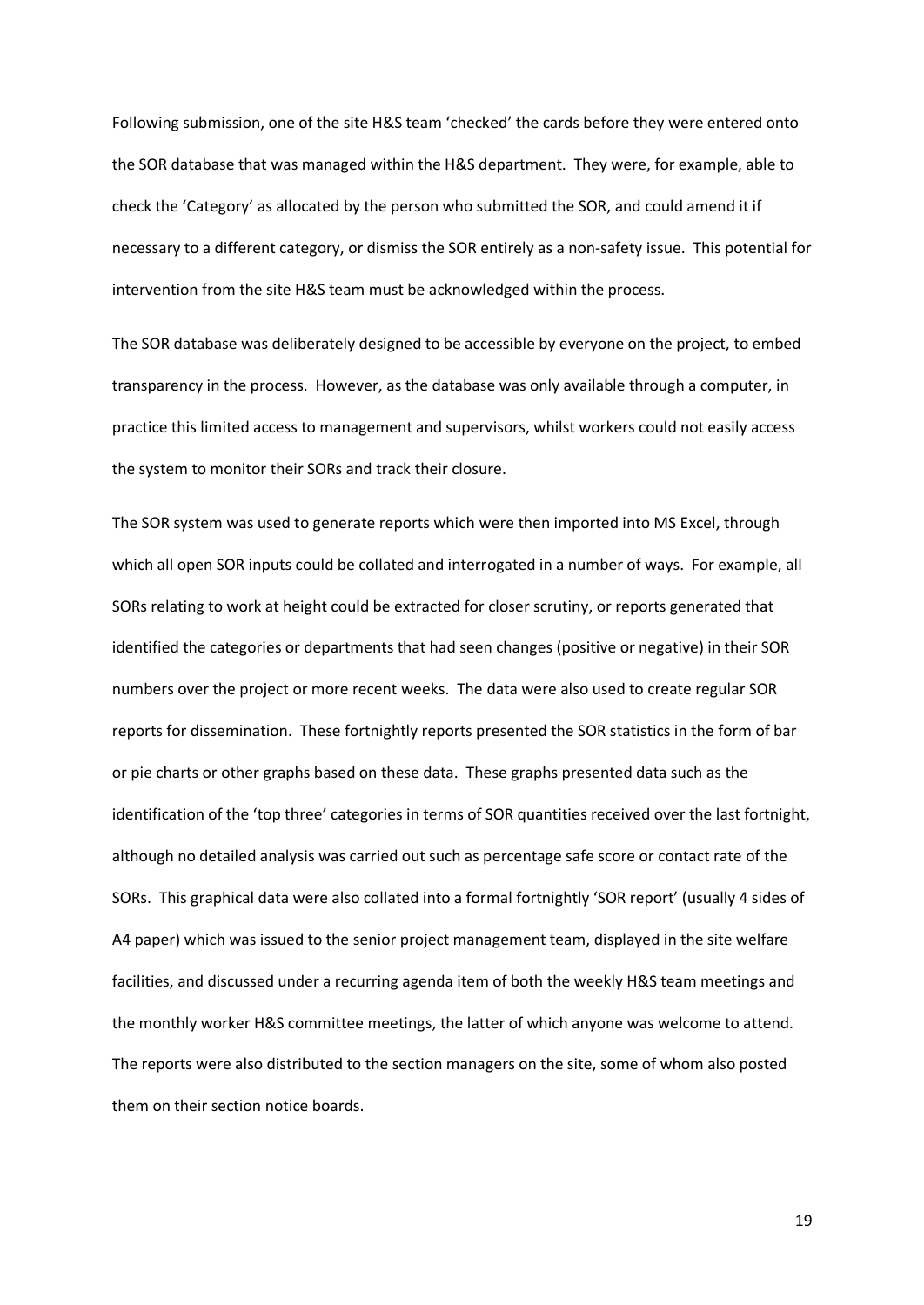## **4. Results and discussion**

Following the presentation of similar ethnographically grounded work by Borys (2012), the results are organised here as follows: firstly a statistical contextualisation of the case study SORs is provided to illustrate the scope and variance of the data produced by the SOR system in practice. Then the resultant analysis of the ethnographically-informed findings are presented, which revealed the negative and unintended consequences of the implementation of this SOR system in practice. These are explored through the key themes that emerged from the data, which were (i) a lack of useful insights, (ii) quantity: hitting the targets, (iii) name and shame and blame, and (iv) trust in the system.

Illustrative examples are presented from the fieldnotes where appropriate, and all names have been changed to ensure anonymity.

#### **4.1 The SOR statistics**

Between March 2013 and July 2014, 3956 SOR inputs were collected on the project. 2128 were categorised as unsafe conditions, 697 as unsafe acts, and 1131 as good practice. At the start of the project no official targets had been set for the number of SORs to be collected, however this timescale has been used due to the significant change in SOR activity on the project from March 2013, and its subsequent development as a notable phenomenon during the field work. It was in March 2013 that the heads of sections started to set informal numerical targets for SOR reporting within their sections, which subsequently led to a jump in SOR activity as shown in Figure 2, in order to meet those requirements. This change in practice is discussed further in section 4.2.2.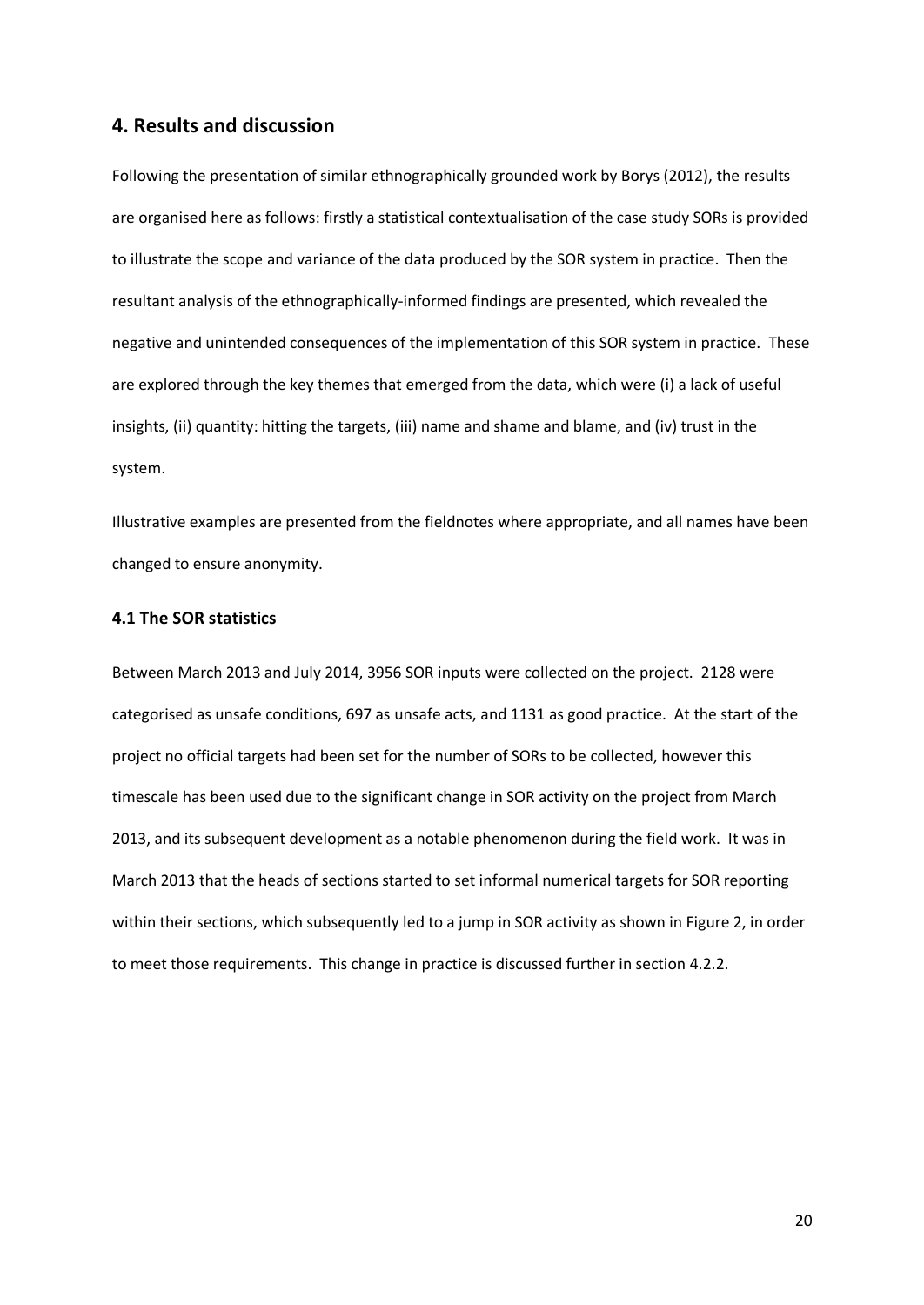

*Figure 2: Volume of SOR activity throughout the project.*

For the purposes of this paper 'good practice' observations have been removed from the dataset, resulting in 2825 records. The distribution between unsafe acts and unsafe conditions, and their associated work categories can be seen in Figure 3.

Just over 75% of the SOR inputs were assigned to unsafe conditions, implying that the majority of unsafe incidents involve situations that are not the immediate consequence of human actions. This could be considered surprising given the common notion that the vast majority of accidents are caused by unsafe acts rather than unsafe conditions; something later confirmed by others (e.g. Lutness 1987; Williamson and Feyer 1990; Salminen and Tallberg 1996). This has resulted in a focus on unsafe acts within the construction industry (e.g. Shin et al. 2014; Oswald et al. 2015), and indeed contradicts the NMR literature which found this categorisation to be under-reported (Gnoni et al 2017). Yet this finding may also be a direct consequence of the SOR process itself. It may simply be a reflection of the difficulties of observing fluid and momentary acts when compared to static and unchanging conditions (Smith et al 2017); in keeping with the theory put forward by Fleming and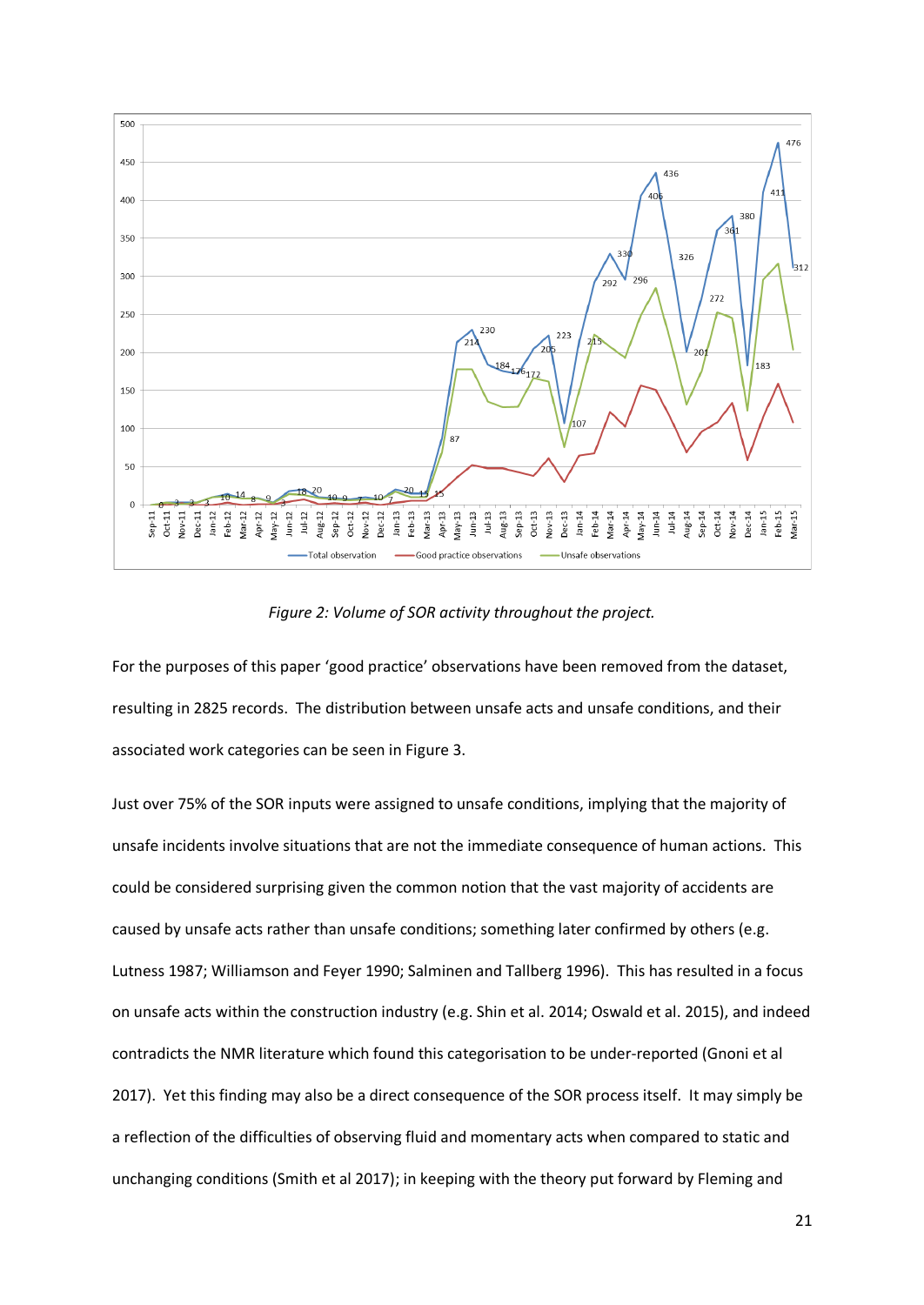Lardner (2002) that an unsafe condition is often much more 'easily observable'. It may also be the result of utilising such such bald categorisations with the SOR system; if no person is present there is therefore no act, despite the fact that an act, or even several, may well have contributed to a condition before it was observed. Indeed, despite the fact that such complexities within accident reporting and causality have been well explored (see for example Hovden et al. 2010; Ferjencik 2011; Smith et al 2017) this SOR system still fundamentally relied on the central positioning of a simple causal dichotomy, act *or* condition, as its starting point for analysis.



*Figure 2: Categorisations of Unsafe Acts and Unsafe Conditions*

Also worthy of note is that in all categories bar one the number of unsafe conditions exceeded the number of unsafe acts, with the exception of the category of 'behaviour'. The inclusion of this category in itself is interesting, it is neither a work type (such as work at height or lifting) nor an organisational function (such as lighting or welfare), but relates directly to the individuals working on the project. Its inclusion is a clear manifestation of the *Person* approach to unsafety, providing a way to blame an individual for the act or condition as observed. Indeed, it is again surprising that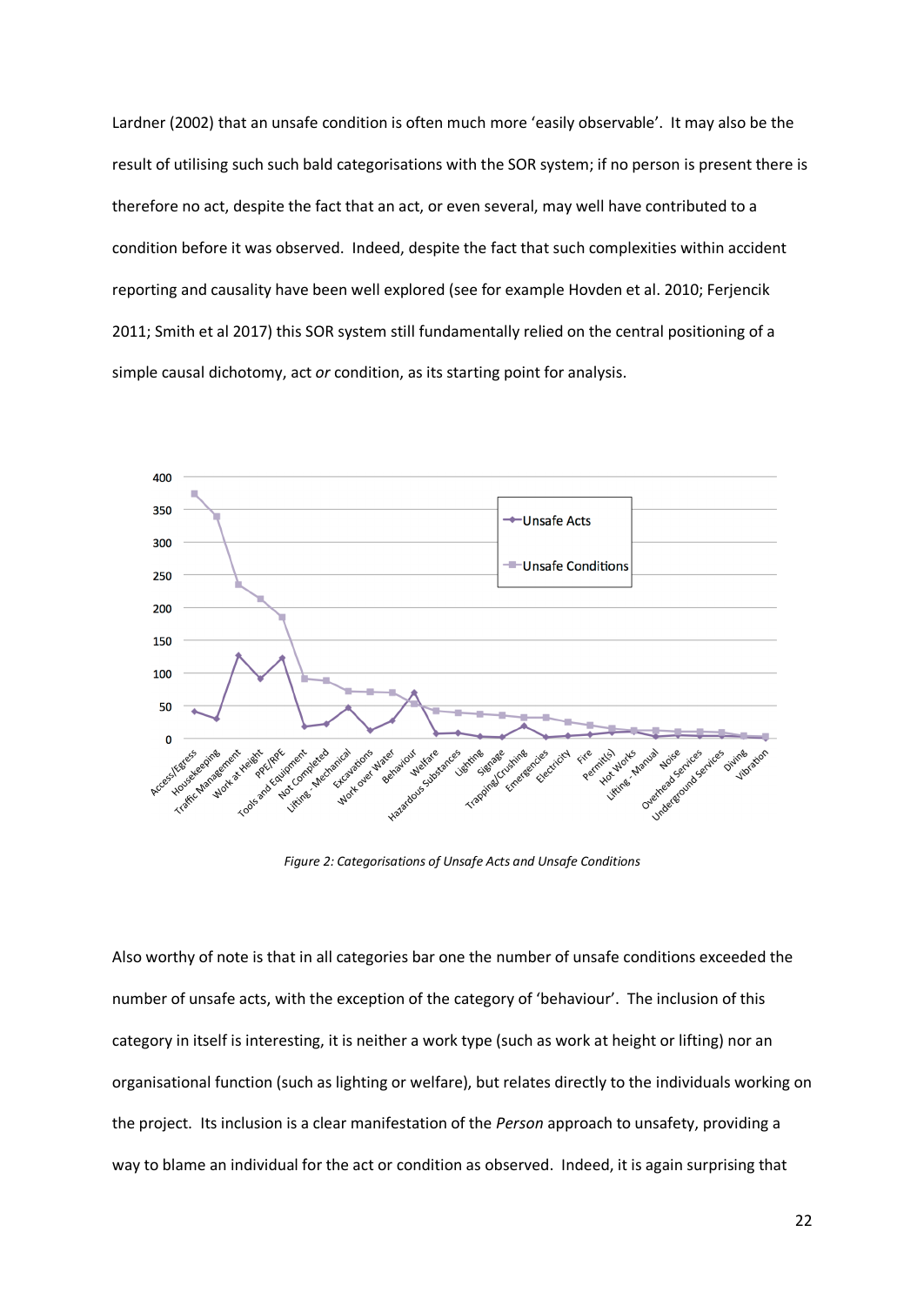over 50 'unsafe conditions' were attributed to behaviour, and again this suggests complexities and problems within the nomenclature included in the SOR system utilised here (further discussion of which can be found in Smith et al 2017).

#### **4.2 The SOR process: Ethnographic insights**

#### **4.2.1 A lack of useful insights**

As shown in Figure 2, SOR forms were most commonly completed in five specific categories: access egress, housekeeping, PPE, work at height and traffic management. All of these readily fall into Fleming and Lardner's (2002) easily observable 'Frontline Health and Safety Behaviours' and were also unsurprising to the H&S management team:

*'I have filtered them out and again the top three categories in the fortnightly report are Access/Egress, Work at Height and Traffic Management.'*

*'OK, I mean the results are not a lightning bolt in the dark. We already know what is going to come up… we could have predicted it from day one and it is the same over and over again.'*

For the H&S team the SOR system was not revealing anything new. It simply supported their own professional knowledge, and judgements gained from spending time on the site carrying out their own safety inspections. The SOR reports were also highly representative of 'basic' construction safety knowledge, specifically the industry-wide statistics which always place working at height and slips, trips and falls from poor housekeeping within the top causes of accidents (Health and Safety Executive 2017); and which are therefore areas that should naturally receive increased attention in terms of safety management in practice.

Yet, the validation of this knowledge was not particularly welcomed by the site H&S team. The input of their time in managing, compiling and analysing the vast SOR database for such little return was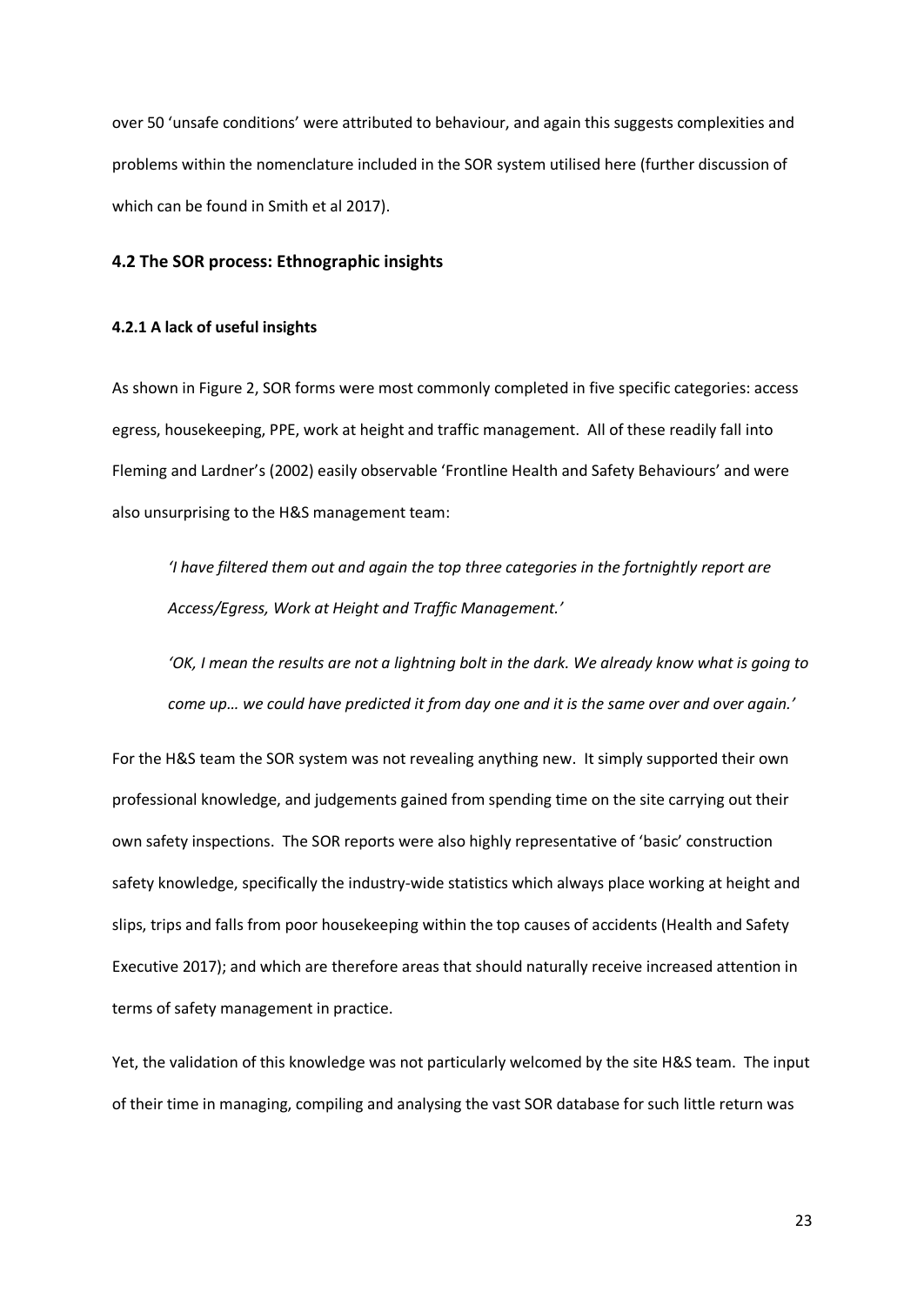not considered particularly beneficial, and was instead time that could have been spent trying to tackle the issues out on site. For example, a H&S advisor stated:

*'We all spend time on the SOR, but I feel most sorry for her because she sits there all day and inputs most of them. It's a dull task and a complete waste of our resources. She would be better off spending time out on site for her and our benefit.'*

The SOR process had become a full-time administrative job. It involved: collecting the paper-based SORs into the system from all areas of the site; checking and re-categorising them as necessary; inputting them onto the system; chasing managers for unclosed or unresolved SORs; responding to complaints still awaiting a response to their SOR inputs; and replying formally to those who raised SORs as to their resolution. The administrative burden of this process was seen as a bureaucratic addition to the wider safety management system, with little relevant contribution to make in practice. This was not avoided on this project, despite the potential for 'data overload' to become a significant issue within any SOR system (Gnoni et al 2017).

The H&S team were also concerned about the sheer numbers of reports being lodged within these specific categories, as one H&S advisor commented:

*'The worrying thing is, there are many of the SORs that keep getting repeated, and if something goes wrong, the HSE could use this big bank of data to just hit us over the head with.'*

For the H&S team, the repetition of SOR reports within these specific categories was felt to provide 'evidence' of a lack of effort on their part to action the findings of the SOR system, such data even seen as potentially damning in case of an incident on the site. This is reflective of the concerns raised by Van der Schaaf and Kanse (2004) who note that associations are readily made around blame or liability as a consequence of the collection of SOR data, specifically when systems are misused by others. However, within the dynamic and ever-changing construction site environment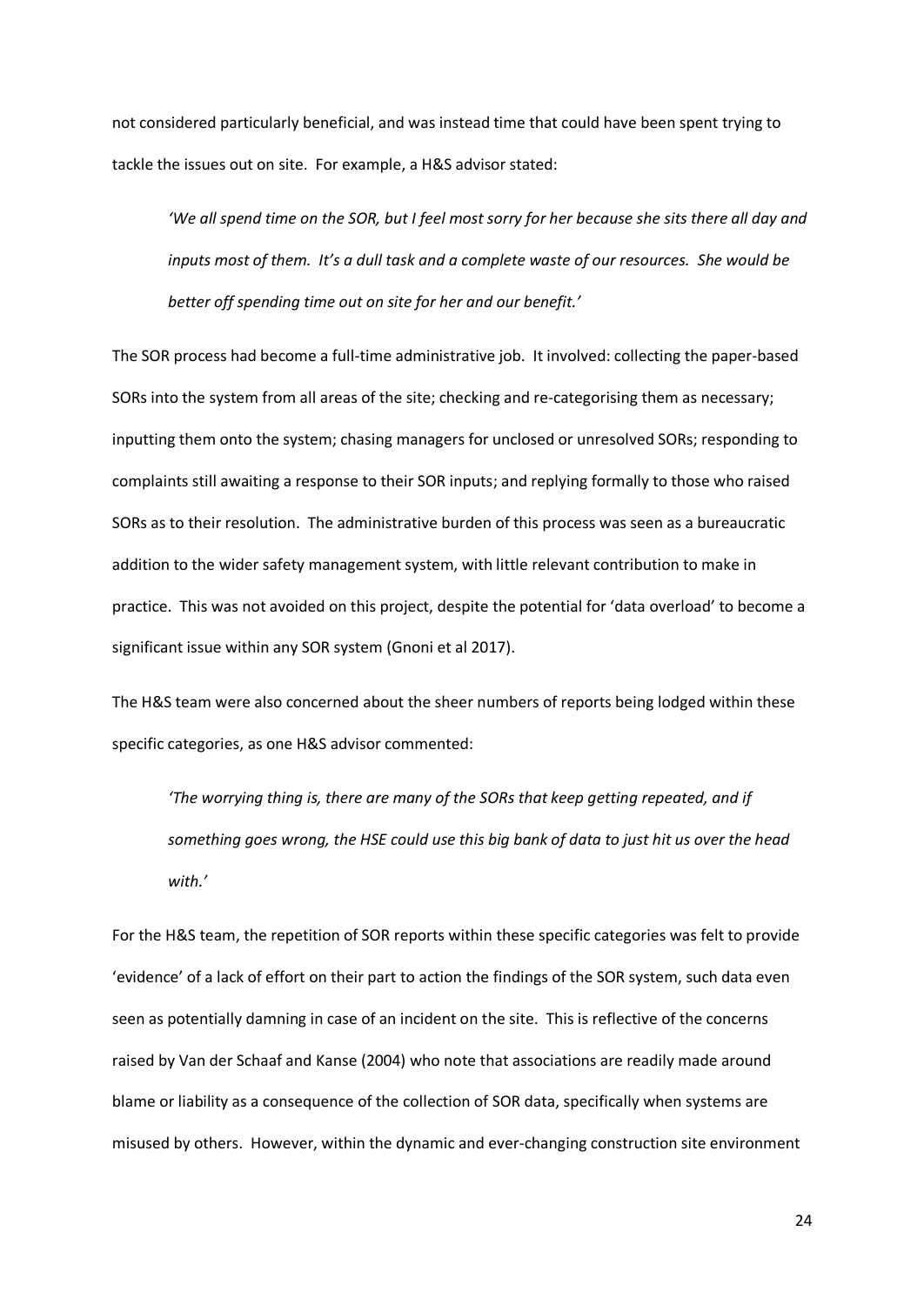there are inevitably new issues created on a daily basis as access routes change, structures grow, and the actual business of construction is carried out. It would perhaps be more surprising if there was not some level of repetition within the SOR of these common safety issues. What is of more interest is the way the safety team felt about the creation of this vast database of evidence, and the way this negatively impacted on their own relationship with the SOR system. Perceptions of a blame culture seemed to exist between the H&S team and the higher project management and external H&S auditors, partly because of the way safety, or rather unsafety, was being measured and quantified within the SOR system.

The way the data output of the SOR system was being analysed was also problematic. The H&S team knew that the system was capturing the easily observable unsafe acts and conditions that they were themselves aware of and seeking to pro-actively address on the site, but was not able to reveal any more nuanced data or insights. This was problematic when considering what additional action they could or should take in response to the SOR outputs, as one safety advisor asked:

*'Yeah, I agree, but what next? How can we use this data to change the negatives to positives?'*

#### *(This question was met with silence in the meeting room)*

The SOR system was felt to fall short of any significant contribution to this 'what next' question. It was limited in its ability to reveal more hidden leadership or management issues (Fleming and Lardner 2002), and its continued focus on the same key issues that were already high on the H&S team's agenda was more disheartening than helpful. Hinze et al. (2013:28) explain that 'the critical question to ask is can safety professionals proactively address weakness in a safety process?' and within this SOR system, this did not seem to be the case. This was arguably because the SOR system was not being used within any wider framework, as found in more structured BBS or NMR systems. Not only would this have enabled the analysis of the data in more nuanced ways and created a more effective framework for action as a consequence of the data through goals, feedback or training, it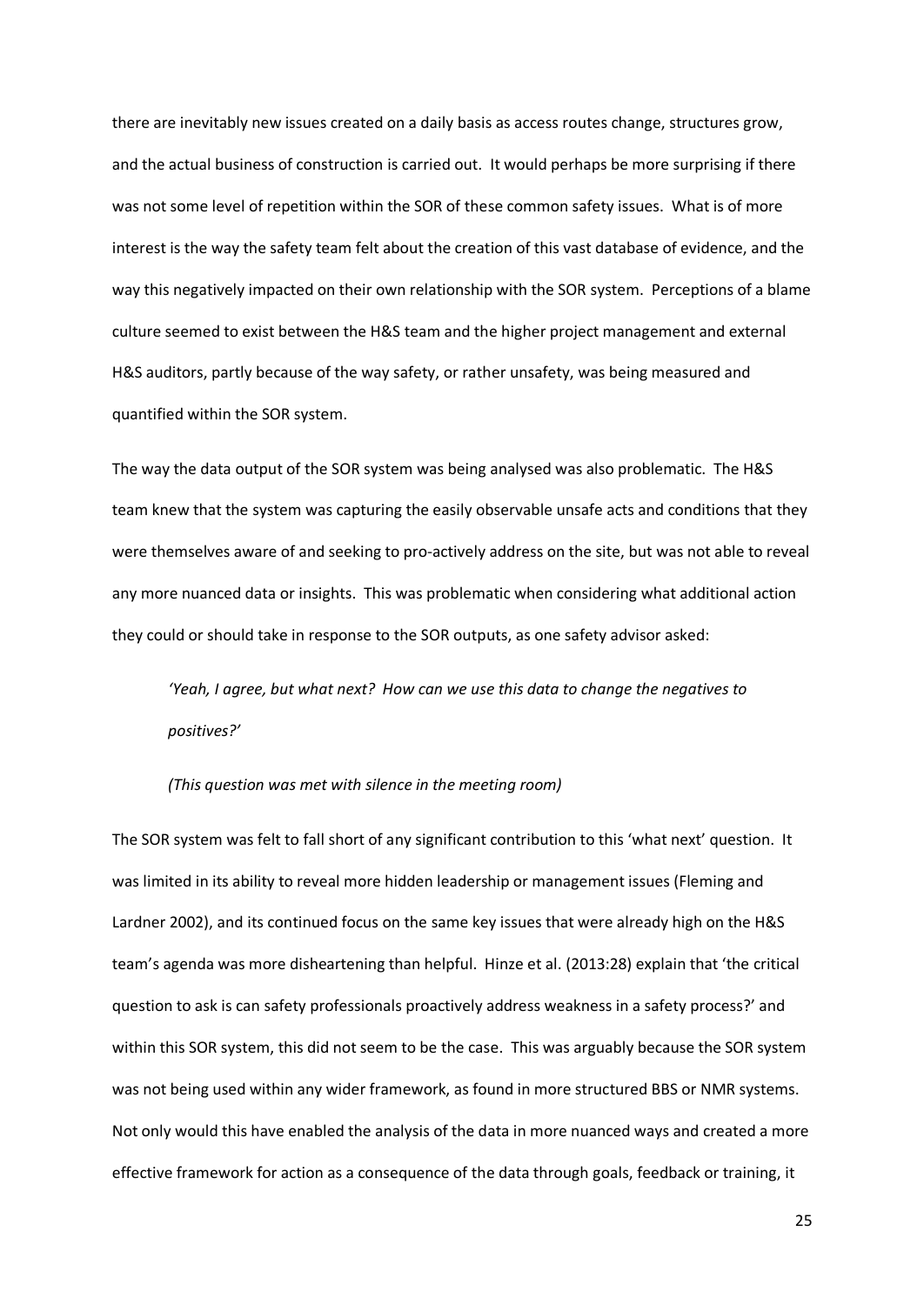would also have been able to influence the collection process itself through the more considered development of a SOR card than enabled more appropriate data collection that could better support more sophisticated analysis (Gnoni et al 2017).

Indeed, as Hollnagel (2011:6) states 'counting how often something happens is not learning. Knowing how many accidents have occurred, for instance, says nothing about why they have occurred, nor anything about the many situations when accidents did not occur. And without knowing why something happens, as well as knowing why it does not happen, it is impossible to pose effective ways to improve safety'. This manifested on the case study project, as despite the continued debates and discussions as the SOR reports were produced and reviewed by the team each fortnight, their ability to provide relevant or useful input to the H&S team strategy or practice was often questioned.

#### **4.2.2 Quantity: Hitting the Targets**

A contributory factor to the limitations of the SOR system was felt to be the motivation behind some of the SOR reports themselves. As one H&S advisor noted in a meeting:

*'Moving to the SORs, a lot coming in which is good, but there were a few that were poorly completed again, and there was another bunch that are not worth the paper they are written on. I think some of the managers are trying to push numbers rather than quality.'*

Continued faith in the accident pyramid means managers often seek to increase their SOR reporting, with the idea that if these issues can be controlled then a major accident will not occur (Choudhry 2014). The SOR system provides the mechanism by which this can be achieved, and indeed measured; the volume of a team or section's contribution to the SOR process often seen as a clear demonstration of their commitment to safety. This was realised all too clearly on the case study project, as noted in Section 4.1 there was a significant spike in SOR numbers in March of 2013. At this time the interest in the SOR system by the client had cascaded down through the senior project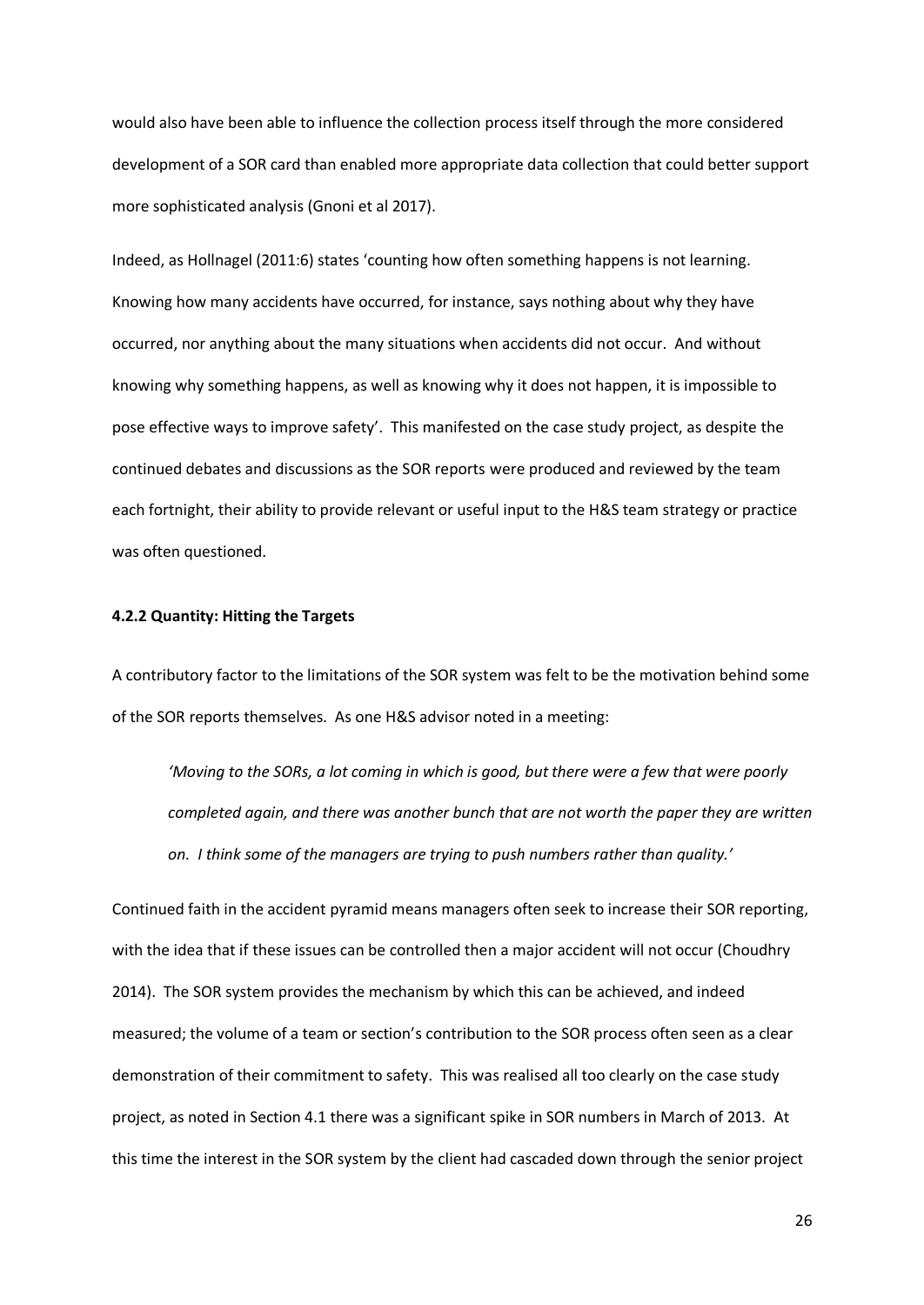management team to the section managers, and comparisons were being made between the different sections of the project. As a direct consequence of this, the section managers began to set informal targets for the number of SOR inputs to be made on their section each week and so numbers of reports rose. However, this is a clear manifestation of the problems targets can create within safety management (Sherratt 2016), as one H&S advisor explained:

*'It's a way for them to say to the powers at be, "look, we are active with safety, we have X amount of SORs this month".'*

And as one worker noted wryly:

*'SORs are used as a league table for some Managers, there's too much pressure on us to do them.'*

The quest for volume and targets may also have influenced the volume of SORs received within the same 'easily observable' categorisations, and the hazards most familiar to those working on sites. Yet if volume is not directly related to occurrence, and is instead driven by a desire to report no matter what the occurrences, then the SOR system itself becomes skewed. Although the number of SOR inputs was not a formal KPI on this project, it was informally used as such and was reported to senior management and the client every two weeks. Different departments across the project did not want to be seen to have only a low number of SOR inputs when compared to others, and so middle-management encouraged the volume of reporting and even set their own targets. The metrics started to gain more influence than actual practice, and on this site caused the H&S team to become more and more disillusioned with the value and utility of the data coming out of the SOR system, particularly as the sheer volume of data was also seen as direct evidence of their own poor performance.

The H&S team also challenged the authorship of the data at times: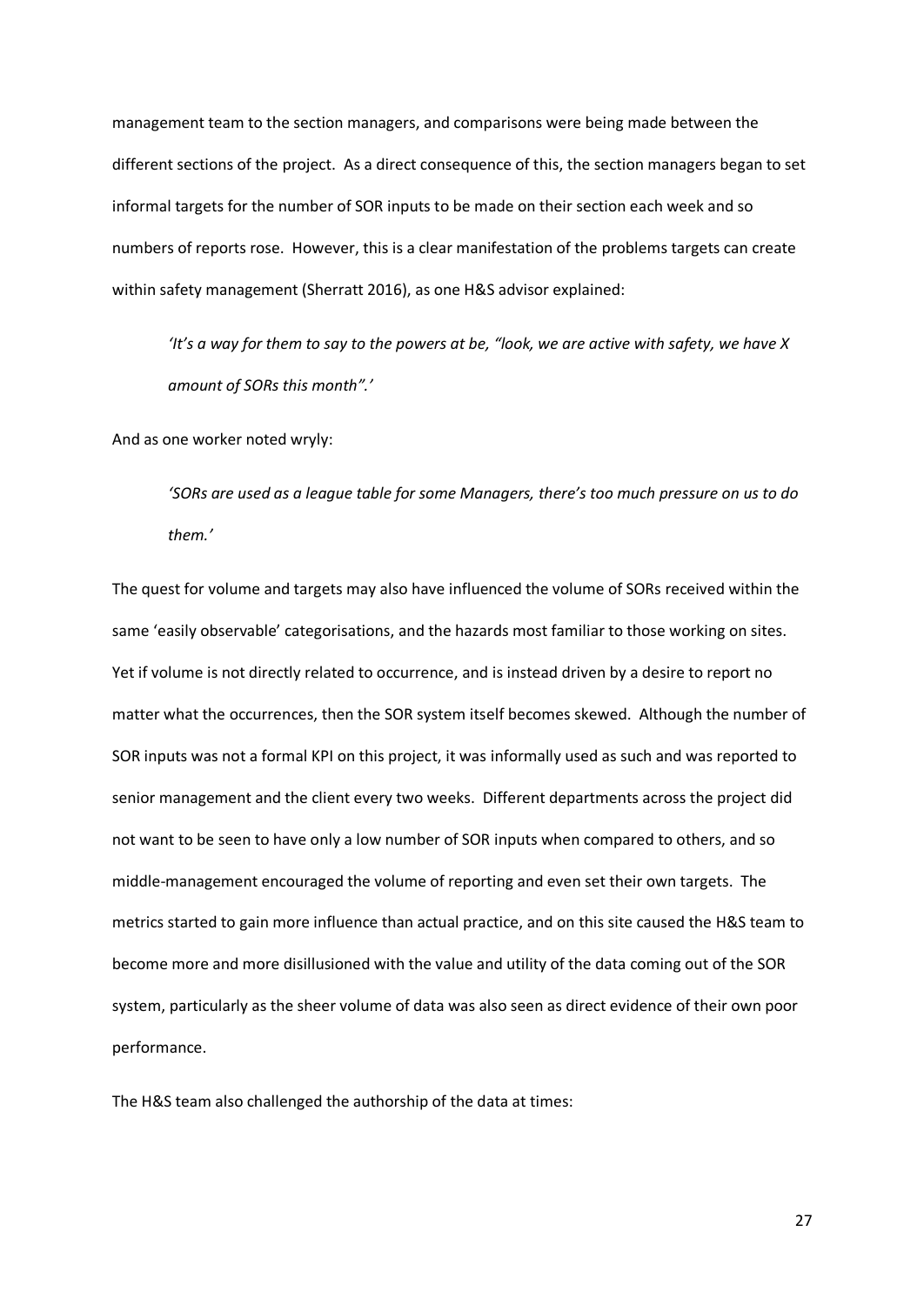*'And again we are also not getting as many from guys out on the park…more at management level. '*

Suggesting that the desired element of worker engagement was missing from the process. Worker engagement and involvement is critical for the success of SOR within a BBS or NMR system, and was perhaps limited on this project by the lack of any observer training given to support the SOR process (Cambraia et al 2010).

However, the findings here suggest that despite management actively engaging with the system, this was not in turn inspiring the workforce to also participate, as found by Cook and McSween (2000). Instead, the workers seemed to feel the system was not beneficial for safety management on site, because as this safety representative noted at a meeting:

*'They are being quota driven by management, and by the way, numbers don't mean safety, but that's another story.'*

If management were indeed seeking to meet quotas for input to the SOR system, this could further skew the outputs to the familiar and easily reported, rather than provide a true conduit for the workforce to raise specific or unique concerns. This also suggests that the management were perhaps using the system to shift their own responsibility for safety to the H&S team through the SOR system. One of the workforce felt this was a key issue:

*'The problem with the SORs is they don't do anything…I mean, they just give guys an excuse to not intervene… they think because they have written it on a card that is safety*.'

The site workforce questioned how the SOR system could ever improve safety on the site, drawing on the understanding that 'safety isn't an entity – something separated from work and practice and sat on its own in a folder on the shelf of a site cabin – but something we can create between ourselves on sites on a daily basis' (Sherratt, 2016:181). Although everyone on a construction site has clear duties with regard to health and safety under UK law, the SOR system does provide a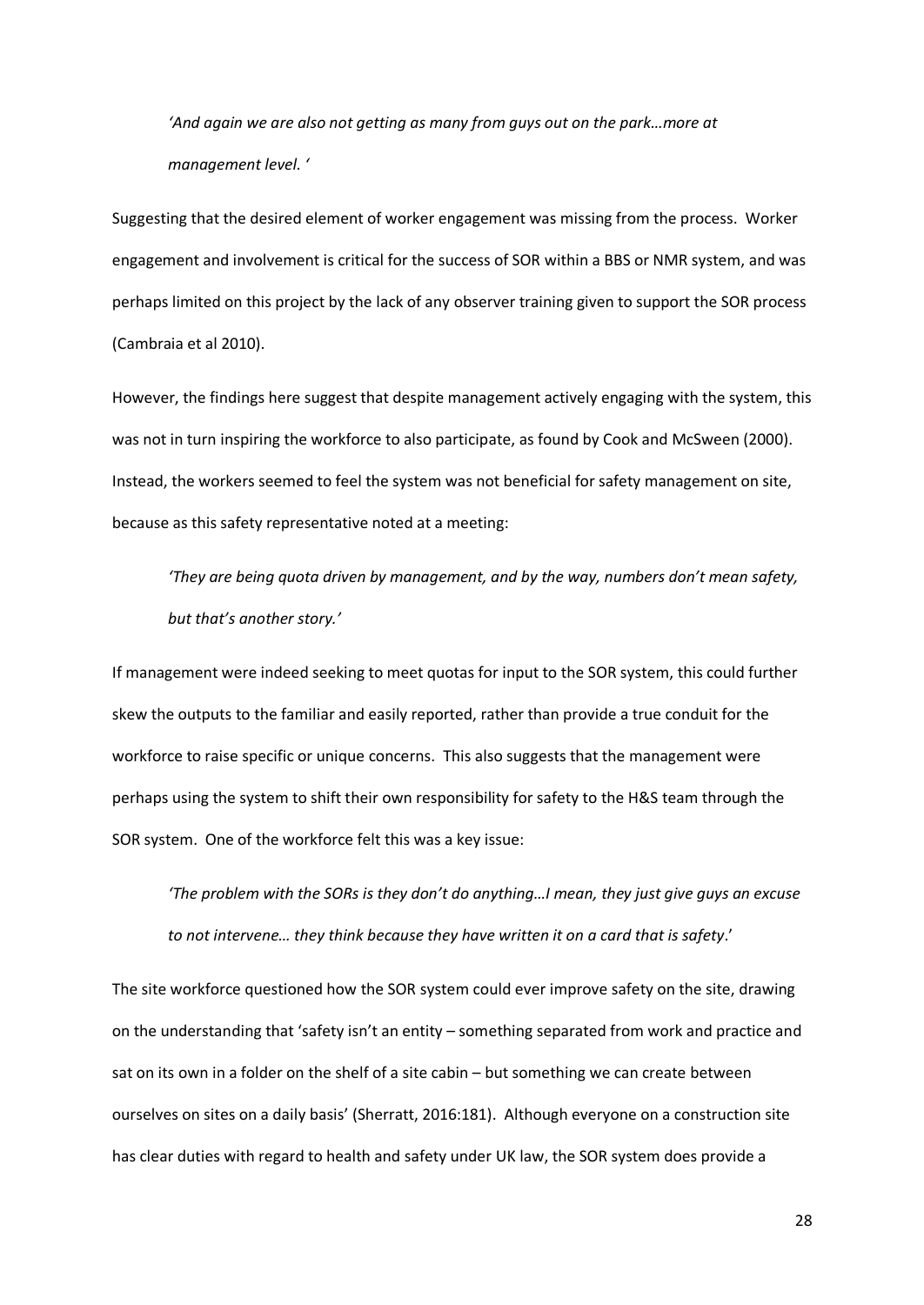mechanism for displacement, shifting the idea of safety into a formalised system which can then 'take care' of it. This also enables the management to feel they have contributed in some way to the safety management system, not least that they have demonstrated their pro-active attitude to safety in a tangible way. More fundamentally within the SOR system, the lack of effective worker feedback (Cooper 2009) may also have limited engagement with the system; as van der Schaaf and Kanse (2004:61) noted, if workers feel a system is useless and ineffective, they simply don't participate.

#### **4.2.3 Name and shame and blame**

Although the SOR system was initially established to create a communication channel for proactively raising safety issues, it also became a way to generate accusations and to channel blame. Indeed, 37% of the unsafe act SOR reports identified an individual either by name, the company they worked for, or by the registration number of their vehicle. For example:

*'[company name] person stood above hand railing working on top of pier with no harness'*

*'[company name] workers not wearing hard hats or gloves'*

The risk of SOR systems becoming conduits for blame is well recognised in the literature. For example, Gnoni et al (2017) state a no-blame culture is essential for the effective implementation of a NMR system, whilst van der Schaaf and Kanse (2004) note that risks of blame or liability should be carefully considered in the development of any SOR system, as well as acknowledging the potential for such a system to be misused and abused.

Within the SOR data, many easily observable behaviours of individuals were noted, many of which should ideally be challenged and resolved immediately by the observer themselves. Given the problems of SOR substituting actual action or intervention on the site, the H&S team were frustrated by the use of this system to report things that required immediate action to resolve, something the system could not support in practice.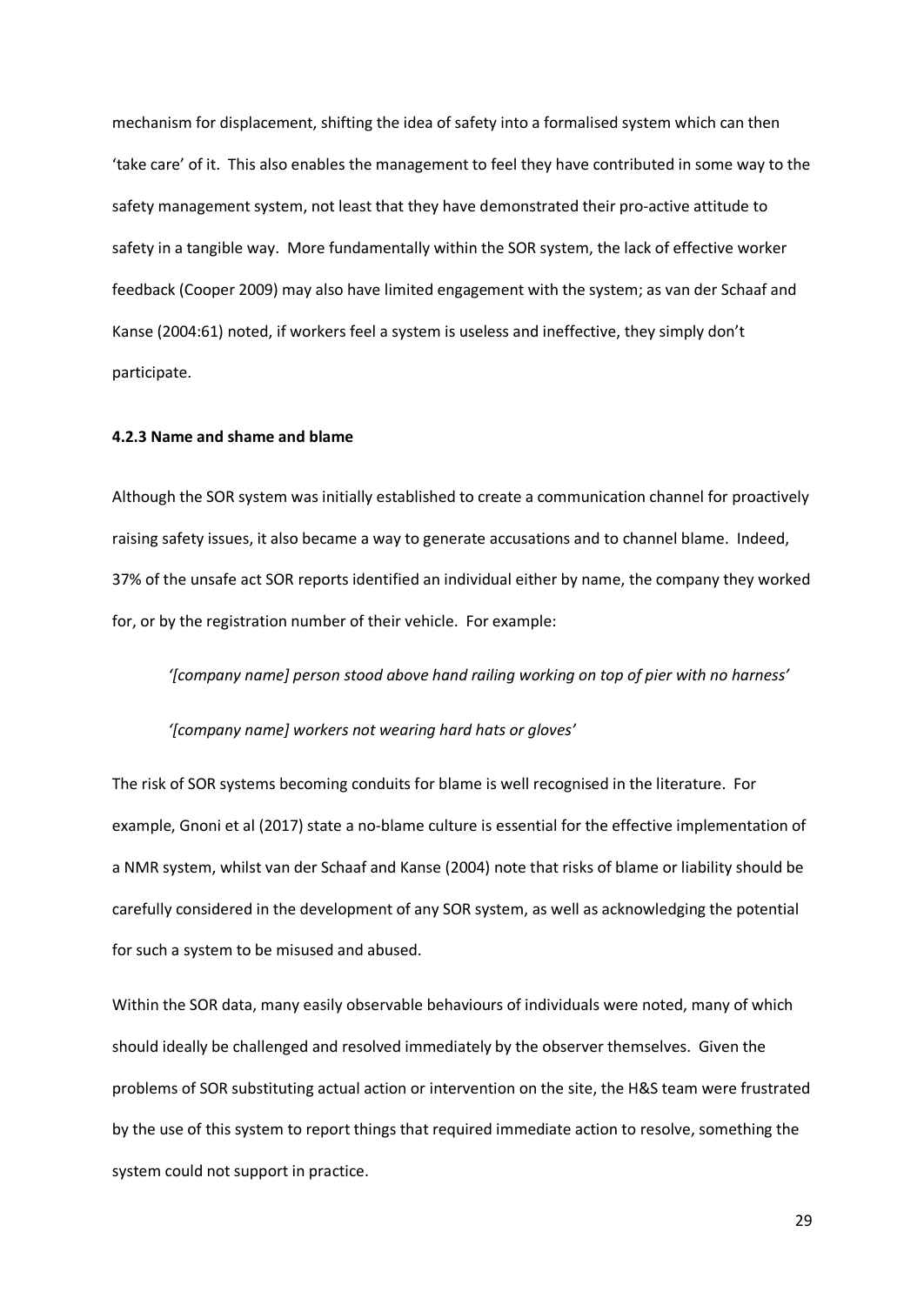Instead, the SOR system had developed into a recognised mechanism for individuals or companies to 'fire shots' at each other's safety practice, naming both individuals and organisations to ensure blame was duly appointed. Indeed, a member of the project's senior management team noted:

#### *'They were more than blame, they were an attack.'*

The highly complex social, political and organisational issues that operate within the construction site hierarchy had seeped into the SOR process, and those who had helped create and enforce the policies were swiftly punished by others for any violation. Even where individuals were not named, the desire to lay blame was readily apparent:

#### *'Safety rep parking vehicle in live traffic route to speak to his supervisor'*

#### *'Security guard not using walkways, challenged and re-routed to walkway'*

That such reports specifically identify someone with a level of authority on the site further questions the motivations of those raising them; whether these are genuine attempts to improve safety and conditions on the site, or a co-opting of the SOR system to challenge those who have the authority to enforce rules and punish others, with the hope that some form of punishment for their own violations will follow. Indeed, the H&S team were often frustrated by the 'backstabbing' that they could trace through the SOR reports, between individuals and companies, which were simply adding volume to the SOR process, without bringing any benefit.

Furthermore, this indicates that the SOR system was being used within the scope of a *Person* approach to unsafe acts, inextricably linked to a blame culture (Reason 2008). The need to apportion blame within incident reporting has been previously identified by Whittingham (2004) and Dekker (2011), and so should not perhaps be surprising, however its impact in terms of the overall safety culture of the site was felt to be significant by the H&S team. As Meng (2012) explained, the creation of a no-blame (a just or open) culture is the first step to solving problems, therefore the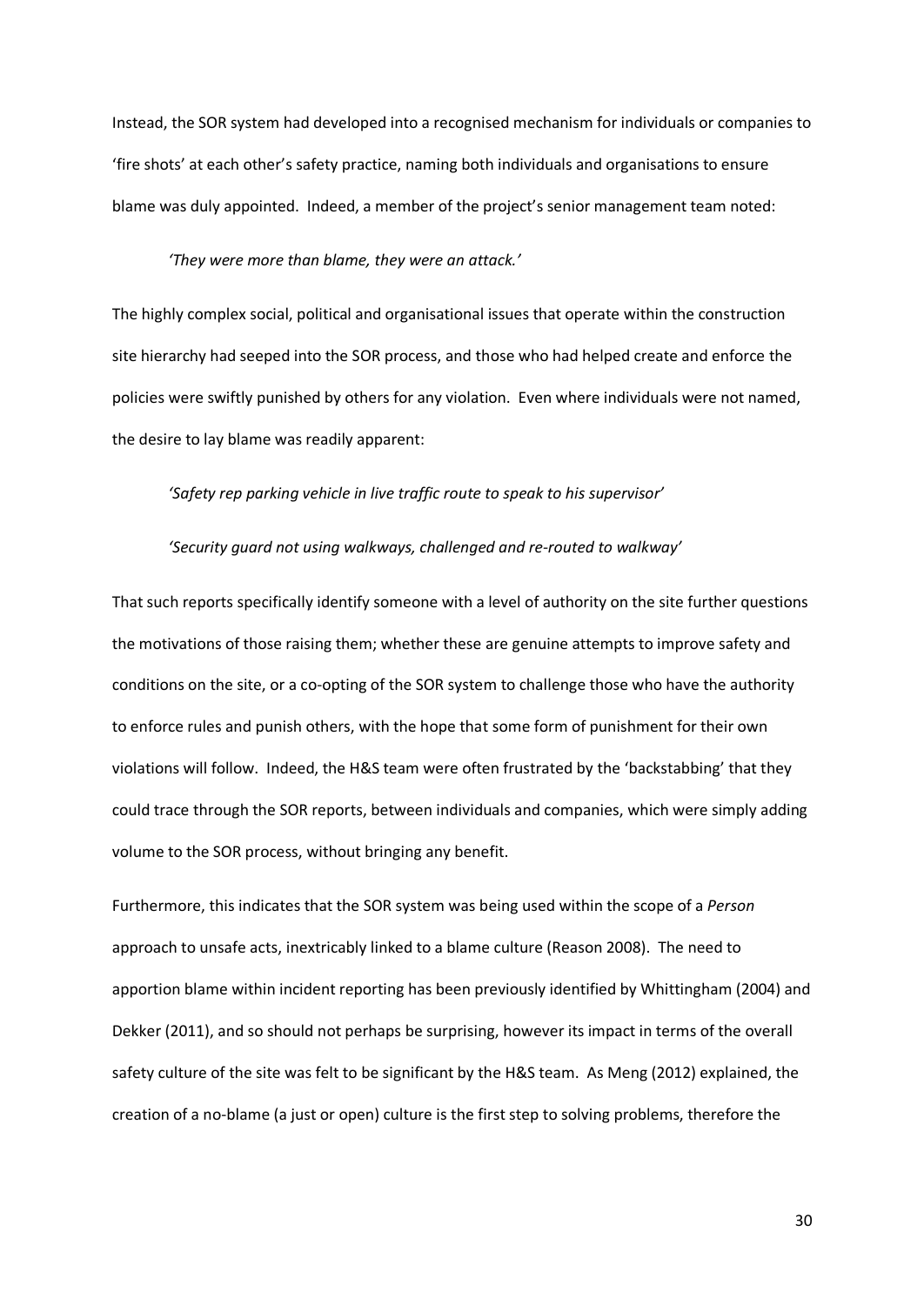contribution the SOR system was making to the emergence of a *Person* approach to safety, and the development of a blame culture was actually very damaging.

#### **4.2.4 Trust in the system**

A further negative impact of the SOR system on the site's safety culture was also evident in the way the system was viewed by the operatives themselves. For some, there was a lack of confidence that their management actually wanted the system to be used openly, and workers were worried about passing on negative SOR cards to their supervisors or managers, as this worker safety representative suggested:

*'We need to bring in ballot boxes for SORs, because guys are afraid to hand SORs to their supervisor.'*

In positive safety cultures, such as a just or reporting cultures, employees can share safety information without fear or threat of punitive action (Reason 1998), yet this was not the case for all employees on this site. Fear of unemployment has been identified as a key contributor to underreporting of safety issues (van der Schaaf and Kanse 2004; Probst 2006), and the H&S team were aware that this was a problem. This could have also contributed to the dominance of superficiality within the SOR, those asked to report seeking an option which would not implicate their own management in any safety violations, such as the lack of provision of safety equipment or time to carry out work safety, and instead focused on the easily observed behaviour of others, such as PPE.

This notion was also supported by the more sinister claim that some negative handwritten SOR cards were simply discarded by management and not entered into the SOR system at all, an informal 'vetting' process deciding what would be channelled to the H&S team and what would be censored. As one worker H&S representative noted:

*'The SORs are vetted [by supervisors]. The real negative ones don't get raised. So what's the point in doing them if you can't do them honestly?'*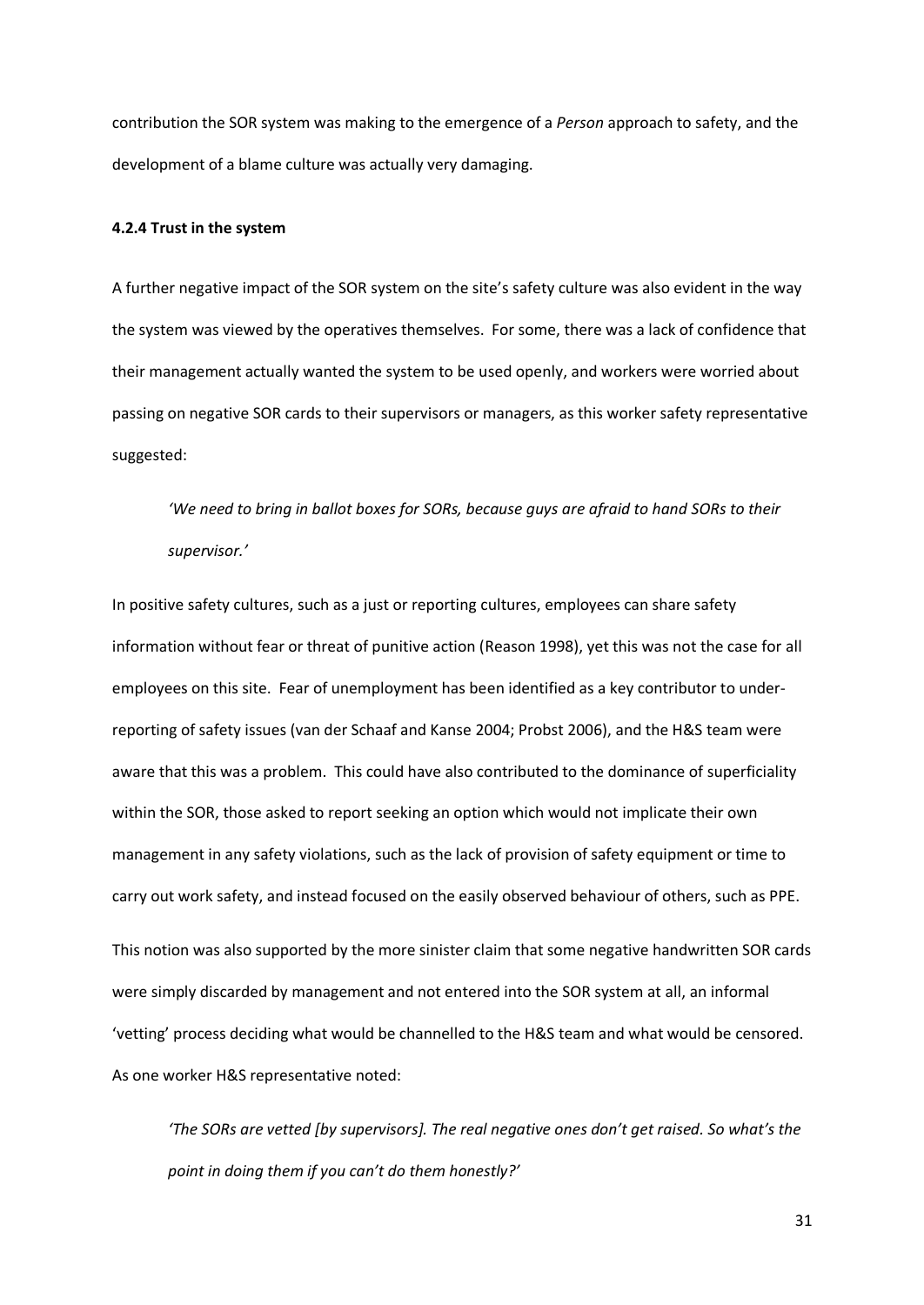Despite reassurances from the H&S team that the SOR system was intended to provide a voice to the workforce, this was often met with disbelief, as another worker H&S representative noted:

*'You are sometimes hard pushed to find your own one in the monthly SOR summary report. They must be vetted, the negative ones get chucked in the bin*. *I have looked to find some of mine. It took me a fair time as well because there are so many in the system. But yeah, I had a look for mine, and nothing. Had another look for another one. Nothing.'*

Such accusations are very serious, and unsurprisingly eventually lead to a breakdown of trust between the workers and the H&S team with regards to the validity and relevance of the SOR process. It also led to much more significant breakdowns of trust between the workforce and their immediate line management or supervision, who they felt were undermining their own ability to engage with health and safety on the site. Trust is critical to health safety management, as highlighted as one of the key eight factors from amongst the wealth of good health and safety practices at the Olympic Park project in London (Healey and Sugden 2012) which contributed to its health and safety success.

## **5. Conclusions**

This paper has presented findings from a research project which saw the lead researcher become a member of the H&S team on a large UK construction site. The case study project was a large construction project, and considerable investment was made in its H&S management. As on many large construction sites, a SOR system had been established with the best of intentions by the H&S team, a familiar 'best practice' tool with which to gather safety data and also seek worker engagement as part of the wider SMS. However this did not produce the results they were expecting. This is a key finding of the study: implementing a 'stand-alone' SOR system without due consideration of what constitutes best practice can lead to unintended consequences. It is suggested that this finding has value for industry and for safety professionals.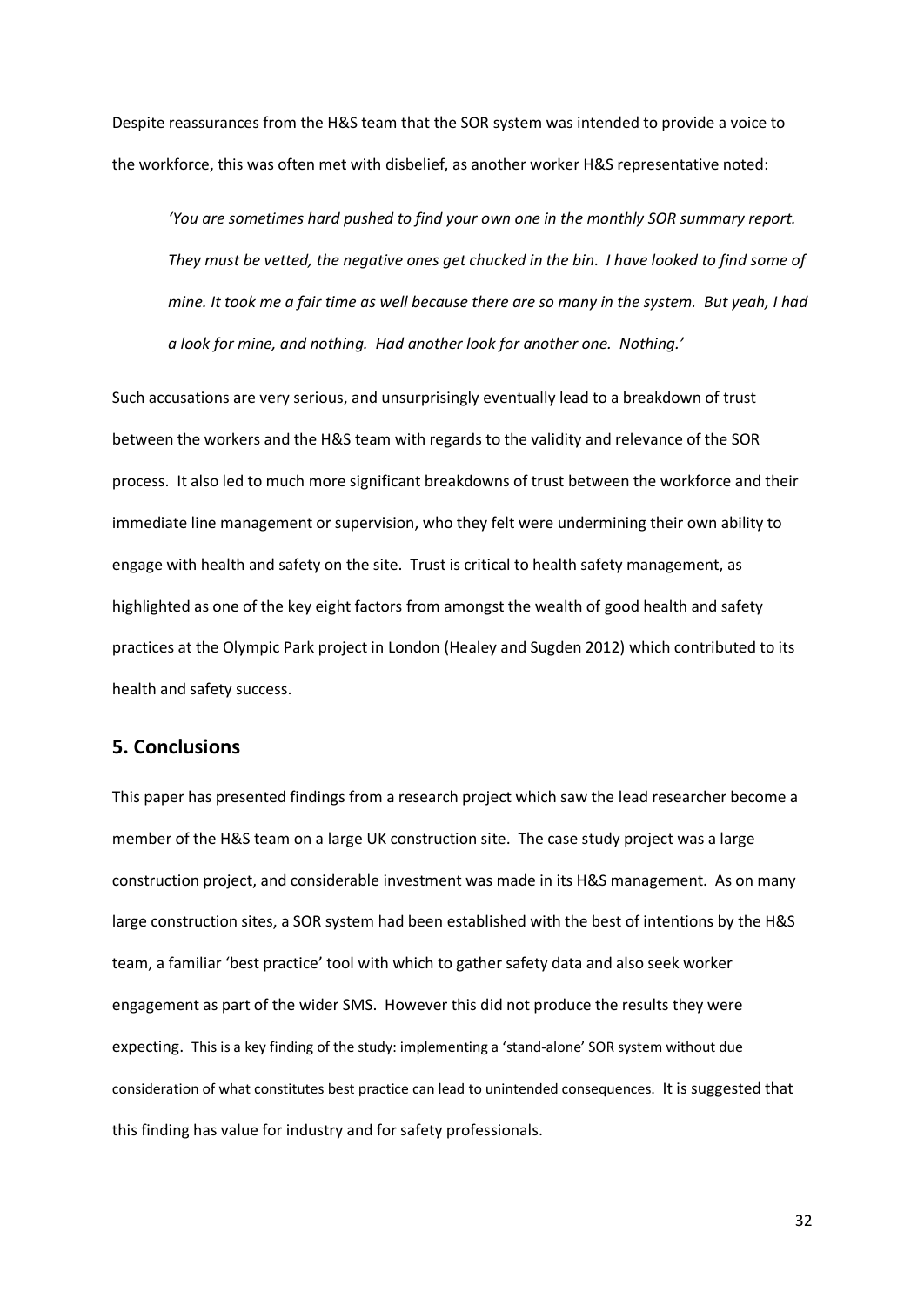To some extent, the SOR system would inevitably capture more of the easily observable safety violations on the site, so it is perhaps unsurprising that there was a constant number of SOR reports focused on just a few areas of poor safety practice. These are themselves identifiable as common industry safety problems, and so were also of no real surprise or utility to the H&S team, and indeed added little to their working day other than the need for administrative time in managing the vast database it created. That the H&S team were also unfamiliar with the underlying processes that should form the foundation of systems that mobilise SOR was also problematic. This would have enabled more effective data collection, more rigorous data interrogation, and enabled them to develop appropriate interventions, be that setting their own targets for corrective action or mobilise it in a goals and feedback approach with enhanced worker engagement in the process. Instead of providing robust safety knowledge, the SOR system instead became a tool which could be used to challenge their own performance. It told them what they already knew over and over again, repeatedly suggesting they were not acting sufficiently to control it, whilst making no real contributions in answering the critical question of *how* to bring about change.

This was further compounded by the desire of section managers on the project to achieve high volumes of SOR input, in part supported by the notion that this would somehow help prevent more serious incidents and demonstrate their own commitments to safety. Not only did this add significant volume to the SOR system, but it was often volume with little value, again focusing on the easily observable whilst neglecting more complicated issues. In the worst case, individuals chose to complete a SOR form rather than take the much more desirable immediate action to resolve a safety issue, the time delay before it reached the H&S team rendering it practically useless.

The SOR mechanism was also employed by some as a tool to blame others, individuals, organisations and those in authority. This also contributed to the development of a blame culture on the project as a whole, with some workers afraid to hand SOR cards to their managers, whilst other were convinced they were being censored, devaluing the SOR process as a whole. This environment of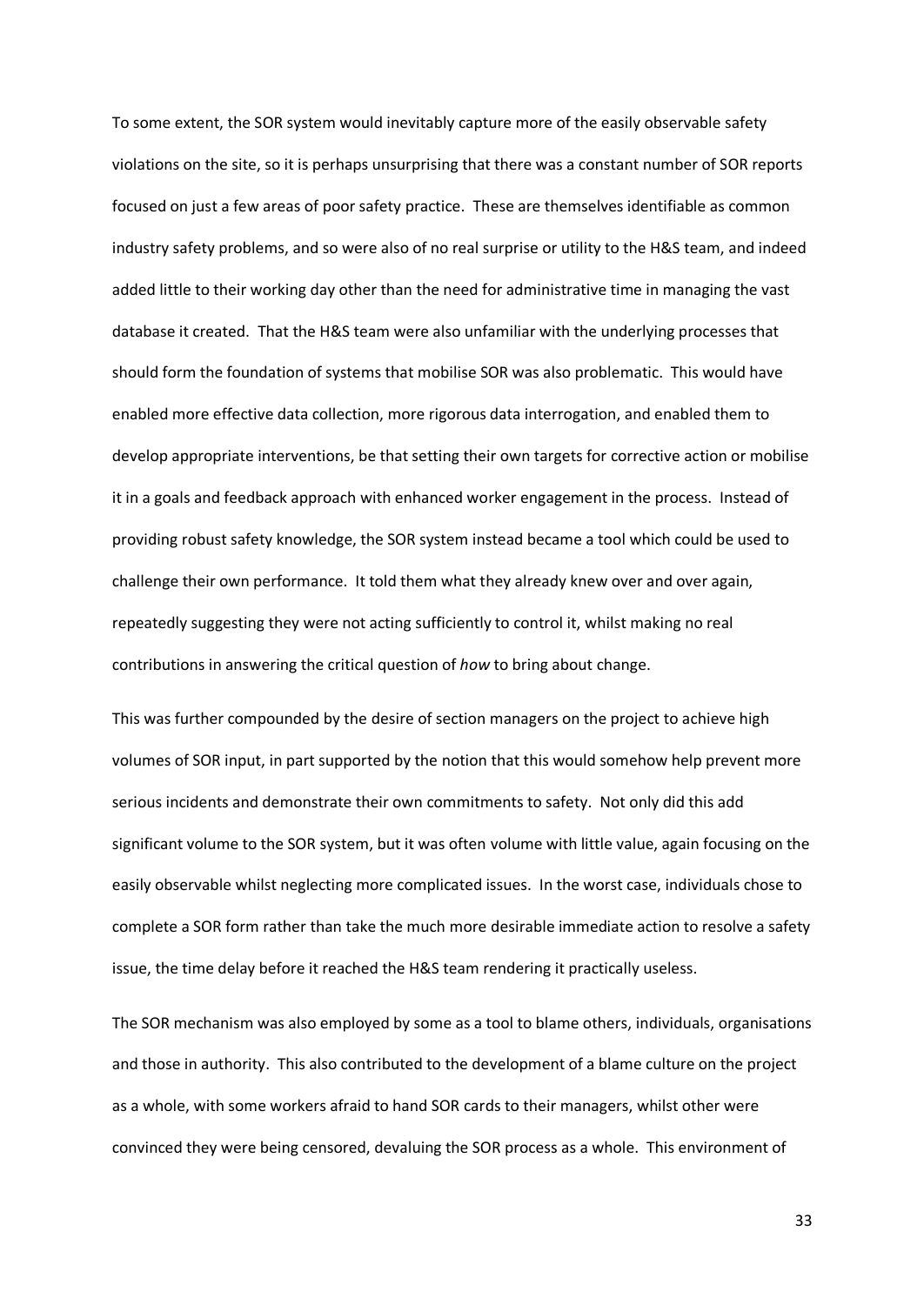blame and fear of blame caused attrition in the trust between the workforce, management and the H&S team.

It is hoped this work is able to inform the future development and implementation of effective SOR systems. As the empirical findings have shown, careful consideration of the process is required before implementation. Their ability to defer intervention and shift responsibility for safety interventions, their ready associations with blame, and the potential for worker and H&S team disengagement from both the process and health and safety management in practice, must also be acknowledged. Indeed, it could be recommended that within the construction context, companies seek to identify key observable safety behaviours on sites without the implementation of current 'best practice' stand-alone SOR systems, as when considered holistically, there is actually the potential for them to do more harm than good.

## **6. Acknowledgements**

This work was supported by the UK Engineering and Physical Sciences Research Council's Doctoral Training Scheme.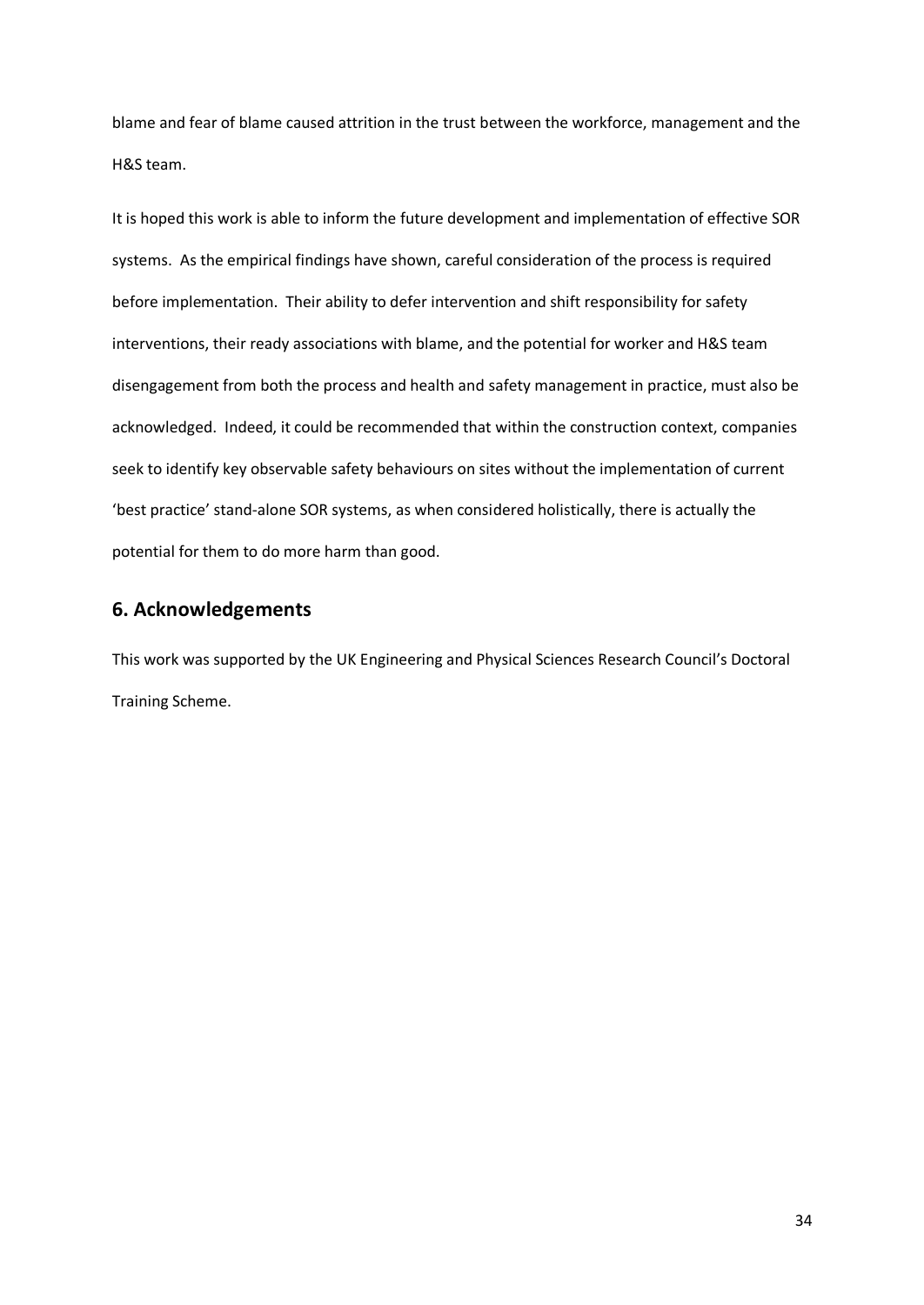## **References**

- Alarcón, L.F., Acuῆa, D., Diethelm, S., Pellicer, E., 2016. Strategies for improving performance in construction firms. Accident Analysis and Prevention 94, 107-118.
- Borys, D., 2012. The role of safe work method statements in the Australian construction industry. Safety Science 50 (2), 210-220.
- Bryman, A., 2008. Social Research Methods (3<sup>rd</sup> Ed.). Oxford University Press, Oxford.
- Cambraia, F.B., Saurin, T.A., Formoso, C.T., 2010. Identification, analysis and dissemination of information on near misses: A case study in the construction industry. Safety Science, 48, 91- 99.
- Cameron, I., Duff, R., 2007. A critical review of safety initiatives using goal setting and feedback. Construction Management and Economics 25 (5), 495-508.
- Choudhry, R M., 2014. Behaviour-based safety on construction sites: A case study. Accident Analysis and Prevention 70, 14-23.
- Clifford, J., 1986 Introduction: partial truths. In Clifford, J., Marcus, G.E. (Eds) Writing Culture: The Poetics and Politics of Ethnography. University of California Press, London, 1-26.
- Cook, S. McSween, T. E., 2000. The role of supervisors in behavioral safety observations. Professional Safety, 45 (10), 33-36.
- Cooper, M.D., Phillips, R.A., Sutherland, V.J., Makin, P.J., 1994. Reducing Accidents with Goal-setting & Feedback: A field study. Journal of Occupational and Organisational Psychology, 67, 219- 240.
- Cooper, M.D., 2003. Behavior based safety still a viable strategy. Safety and Health April, 46–48.
- Cooper, M.D., 2009. Beahvioral safety interventions : A review of process design factors. Professional Safety, February 2009.
- DeJoy, D.M., 2005. Behavior change versus culture change: Divergent approaches to managing workplace safety. Safety Science 43 (2), 105-129.
- Dekker, S., 2011. The criminalisation of human error in aviation and healthcare: A review. Safety Science 49 (2), 121-127.
- DeWalt, K.M., DeWalt, B.R., 1998. Participant observation. In Russell,B. (Ed) Handbook of methods in cultural anthropology. AltaMira, Walnut Creek, CA, 259–300.
- Duff, A.R., Robertson, I.T., Cooper, M.D., Phillips, R.A., 1993. Improving safety on construction sites by changing personnel behaviour. Health and Safety Executive Research Report 51/1993, HSE Books, Sudbury, UK.
- Ferjencik, M., 2011. An integrated approach to the analysis of incident causes. Safety Science 49 (6), 886-905.
- Fleming, M., Lardner, R., 2002. Strategies to promote safe behaviour as part of a health and safety management system. Health and Safety Executive Research Report 430/2002, HSE Books, Sudbury.
- Frederick, J., Lessin, N., 2000. Blame the Worker the Rise of Behavioural Based Safety Programmes. Multinational Monitor 21(11), 10-17.
- Gnoni, M.G., Saleh, J.H., 2017. Near-miss management systems and observability-in-depth: Handling safety incidents and accident precursors in light of safety principles. Safety Science, 91, 154- 167.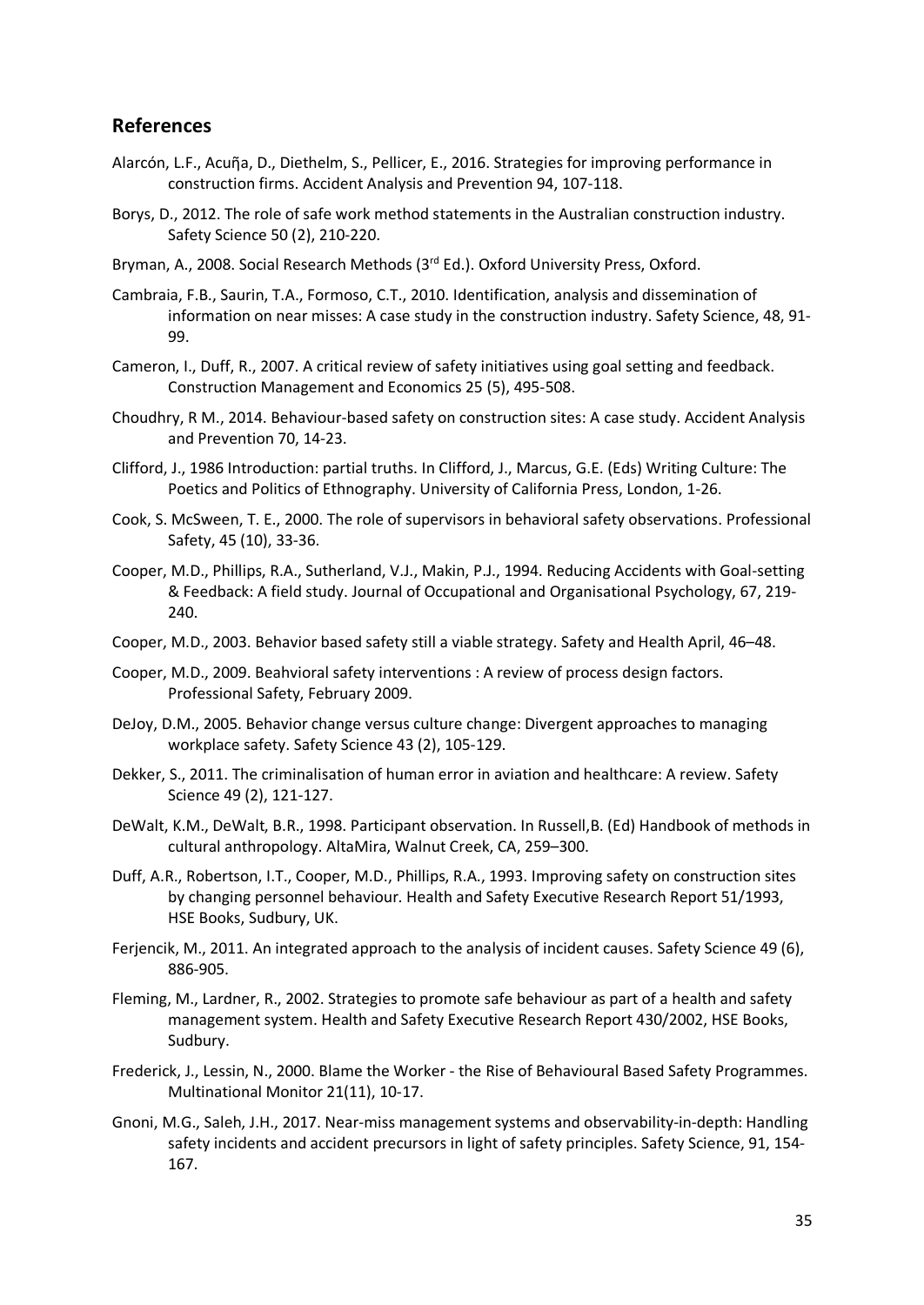- Goffman, E., 2005. Where the action is. In Goffman, E. (Ed), Interaction Ritual: Essays in Face-to-Face Behaviour. Transaction Publishers, Brunswick, NJ, 149-270.
- Hallowell, M.R., Hinze, J.W., Baud, K.C., Wehle, A., 2013. Proactive Construction Safety Control: Measuring, Monitoring, and Responding to Safety Leading Indicators. Journal of Construction Engineering and Management 139 (10), 1–8.

Hammersley, M., Atkinson, P., 1995. Ethnography (2<sup>nd</sup> Ed.). Routledge, London.

Hammersley, M., Atkinson, P., 2007. Ethnography: principles in practice (3<sup>rd</sup> Ed.) Routledge, London.

- Haupt, T.C., 2004. Attitudes of Construction Managers to the Performance Approach to Construction Worker Safety. In: Rowlinson, S. (Ed.) Construction Safety Management Systems. Spon Press, London. 117-132.
- Healey, N., Sugden, C., 2012. Safety culture on the Olympic Park. Health and Safety Executive Research Report 942. HSE Books, Sudbury.
- Health and Safety Executive, 2008. Behaviour Change and Worker Engagement Practices within the Construction Sector. Health and Safety Executive Research Report 660. HSE Books, Sudbury.
- Health and Safety Executive, 2017. Health and safety statistics for the construction sector in Great Britain 2017, online, http://www.hse.gov.uk/statistics/industry/construction/construction.pdf [accessed 14 December 2017].

Heinrich, H.W., 1931. Industrial Accident Prevention. McGraw-Hill, New York.

- Hinze, J., Thurman, S., Wehle, A., 2013. Leading indicators of construction safety performance. Safety Science 51 (1), 23–28.
- Hollnagel, E., 2011. Resilience engineering in practice: A guidebook. Ashgate Publishing, Farnham.
- Hopkins, A., 2006. What are we to make of safe behaviour programs? Safety Science, 44(7), 583-597.
- Hovden, J., Albrechtsen, E., Herrera, I.A., 2010. Is there a need for new theories, models and approaches to occupational accident prevention? Safety Science 48 (8), 950-956.
- Howe, J., 2000. A union perspective on behavior-based safety. In Swartz, G. (Ed.) Safety Culture and Effective Safety Management. National Safety Council, Chicago.
- Kletz, T., 2006. Accident investigation: keep asking "why?". Journal of Hazardous Materials 130 (1-2), 69–75.
- Krause, T.R., Seymour, K.J., Sloat, K.C.M., 1999. Long-term evaluation of a behavior-based method for improving safety performance: a meta-analysis of 73 interrupted time-series replications. Safety Science, 32 (1), 1–18.
- Kumar, R., 2005. Research Methodology (2<sup>nd</sup> Ed.) Sage Publications Limited, London.
- Langford, D., Rowlinson, S., Sawacha, E., 2000. Safety behaviour and safety management: its influence on the attitudes of workers in the UK construction industry. Engineering, Construction and Architectural Management 7 (2), 133-140.
- LeCompte, M.D., Goetz, J., 1982. Problems of Reliability and Validity in Ethnographic Research*.*  Review of Educational Research 52 (1), 31–60.
- Lewins, A., Silver, C., 2007. Using Software in Qualitative Research: A Step-by-Step Guide*.* Sage Publications Limited, London.
- Li, H., Lu, M., Hsu, S-C., Gray, M., Huang, T. 2015. Proactive behaviour-based safety management for construction safety improvement. Safety Science 75, 107-117.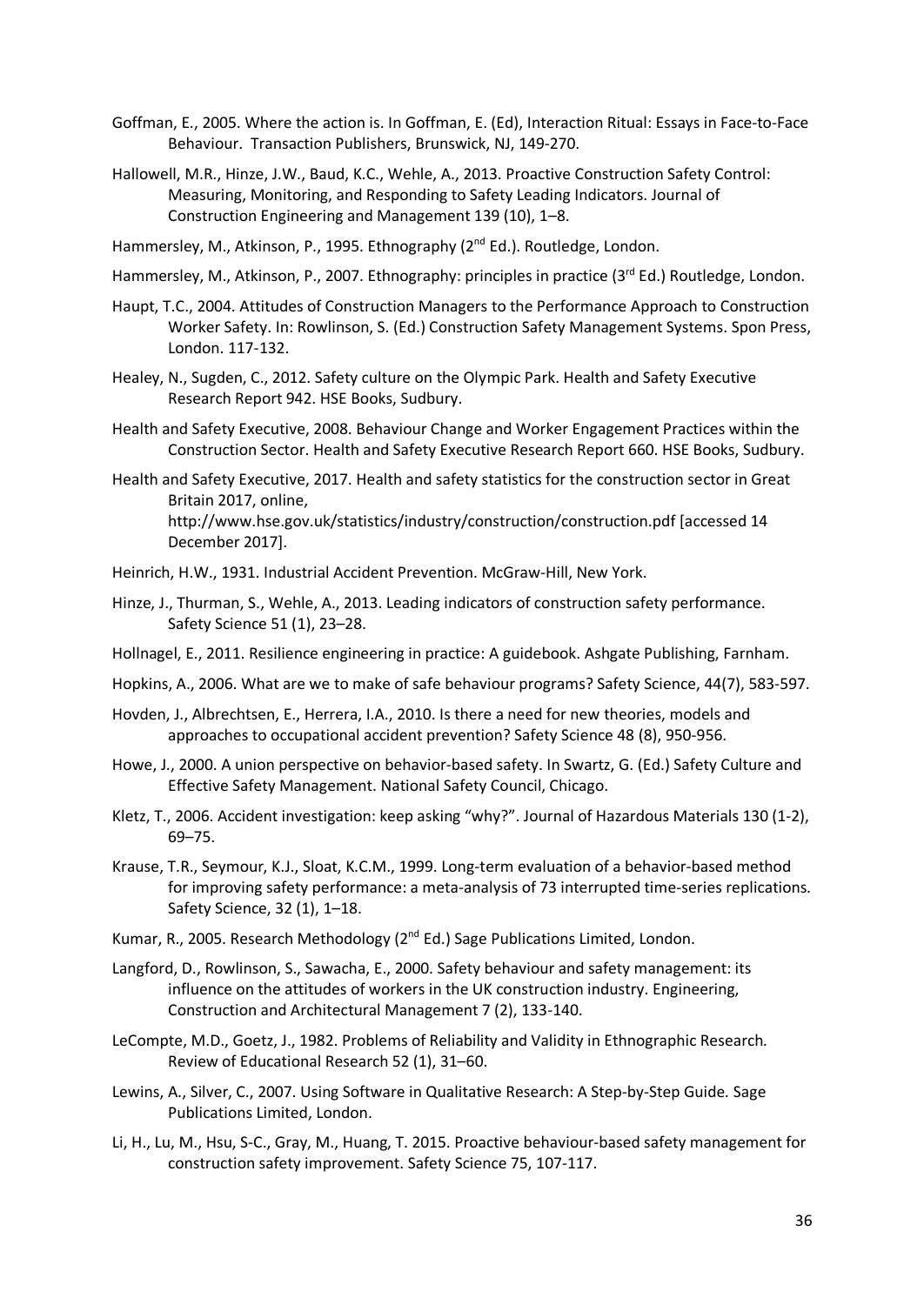- Lingard, H., Rowlinson, S.M., 2005. Occupational Health and Safety in Construction Project Management. Spon Press, London.
- Lingard, H., Hallowell, M., Salas, R., Pirzadeh, P., 2017. Leading or lagging? Temporal analysis of safety indicators on a large infrastructure construction project. Safety Science 91, 206-220.
- Lutness, J., 1987. Measuring up: assessing safety with climate surveys. Occupational Health and Safety 56, 20–26.
- Manuele, F.A., 2011. Reviewing Heinrich: Dislodging two myths from the practice of safety. Professional Safety, 52-61, October 2011.
- Meng, X., 2012. The effect of relationship management on project performance in construction. International Journal of Project Management 30 (2), 188–198.
- Mohamed, S., Chinda. T., 2011. System dynamics modelling of construction safety culture. Engineering, Construction and Architectural Management 18 (3), 266-281.
- Mullan, B., Smith, L., Sainsbury, K., Allom, V., Paterson, H. and Lopez, A-L., 2015. Active behaviour change safety interventions in the construction industry: A systematic review. Safety Science 79, 139-148.
- Murchison, J., 2010. Ethnography Essentials: Designing, Conducting, and Presenting Your Research (Volume 25). John Wiley & Sons, London.
- Oswald, D., Smith, S., Sherratt, F., 2015. Accident investigation on a large construction project: An ethnographic case study. Procedia Manufacturing 3, 1788-1795.
- Oswald, D., Sherratt, F., Smith, S.D. and Hallowell, M., 2017. Exploring Safety Management Challenges for Multi-National Construction Workforces: A UK Case Study. Construction Management and Economics, 10.1080/01446193.2017.1390242.
- Pink, S., Tutt, D., and Dainty, A., 2013. Ethnographic Research in the Construction Industry, Routledge Advances in Sociology. Routledge, Oxon.
- Probst, T. M., 2006. Job insecurity and accident under-reporting. Poster Presented to the 2006 Conference of the Society of Industrial and Organizational Psychology. Dallas, TX.
- Reason, J., 1997. Managing the Risks of Organisational Accidents. Ashgate Publishing, Aldershot, UK.
- Reason, J., 1998. Achieving a safe culture: theory and practice. Work and Stress 12 (3), 293-306.
- Reason, J., 2008. The Human Contribution: unsafe acts, accidents and heroic recoveries. Ashgate Publishing, Aldershot, UK.
- Robertson, I.T., Duff, A.R., Marsh, T.W., Phillips, R.A., Weyman, A., Cooper, M.D. 1999. Improving Safety on Construction Sites by Changing Personnel Behaviour - Phase 2. Health & Safety Executive, HSE Books, Sudbury, UK.
- Salminen, S., Talberg, T., 1996. Human errors in fatal and serious occupational accidents in Finland. Ergonomics 28 (7), 980-988.
- Schuh, K., Barab, S., 2007. Philosophical Perspectives. In Spector, M., Merrill, M., van Merrienboer, D., Driscoll, J. (Eds.) Handbook of research on educational communications and technology (3rd Ed.) Routledge, Oxon.
- Seo, D.C., 2005. An explicative model of unsafe work behaviour. Safety Science 43 (3), 187-211.
- Sherratt, F., 2016. Unpacking construction site safety. Wiley & Sons, West Sussex.
- Silverman, D., 2009. Doing Qualitative Research. Sage Publications Limited, London.